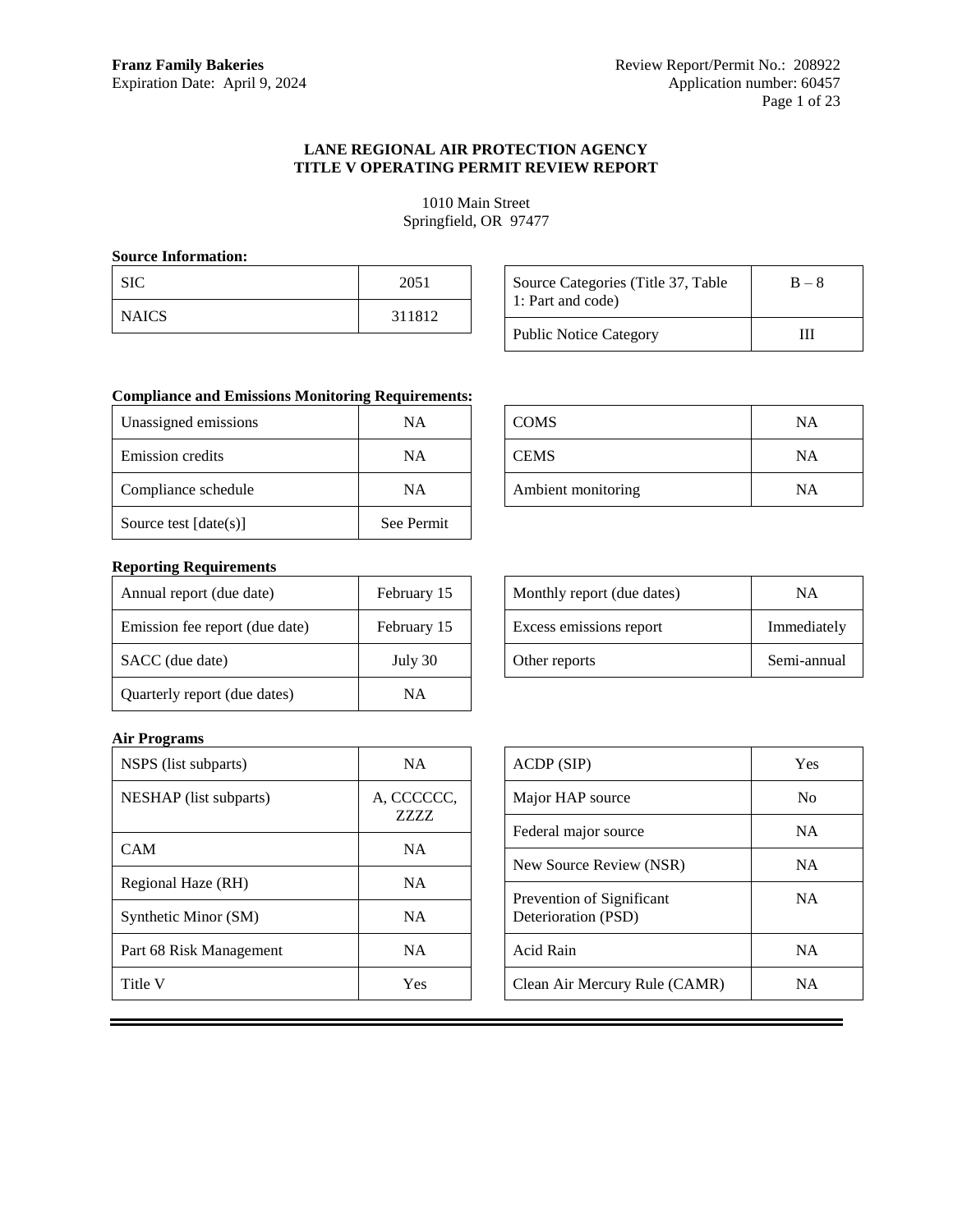# LANE REGIONAL AIR PROTECTION AGENCY TITLE V OPERATING PERMIT REVIEW REPORT

United State Bakeries dba Franz Family Bakeries 2000 Nugget Way Springfield, Oregon 97403

# **TABLE OF CONTENTS**

| EMISSION LIMITS AND STANDARDS, TESTING, MONITORING, AND RECORDKEEPING7                                                                         |                |
|------------------------------------------------------------------------------------------------------------------------------------------------|----------------|
|                                                                                                                                                |                |
|                                                                                                                                                |                |
| <b>Chemical Accident Prevention Provisions</b><br>National Emission Standards for Hazardous Air Pollutants<br>New Source Performance Standards | 10<br>10<br>12 |
| PLANT SITE EMISSION LIMITS, BASELINE EMISSION RATE AND SIGNIFICANT EMISSION RATE 12                                                            |                |
|                                                                                                                                                |                |
|                                                                                                                                                |                |
|                                                                                                                                                |                |
|                                                                                                                                                |                |
|                                                                                                                                                |                |
|                                                                                                                                                |                |
|                                                                                                                                                |                |
|                                                                                                                                                |                |
|                                                                                                                                                |                |
|                                                                                                                                                |                |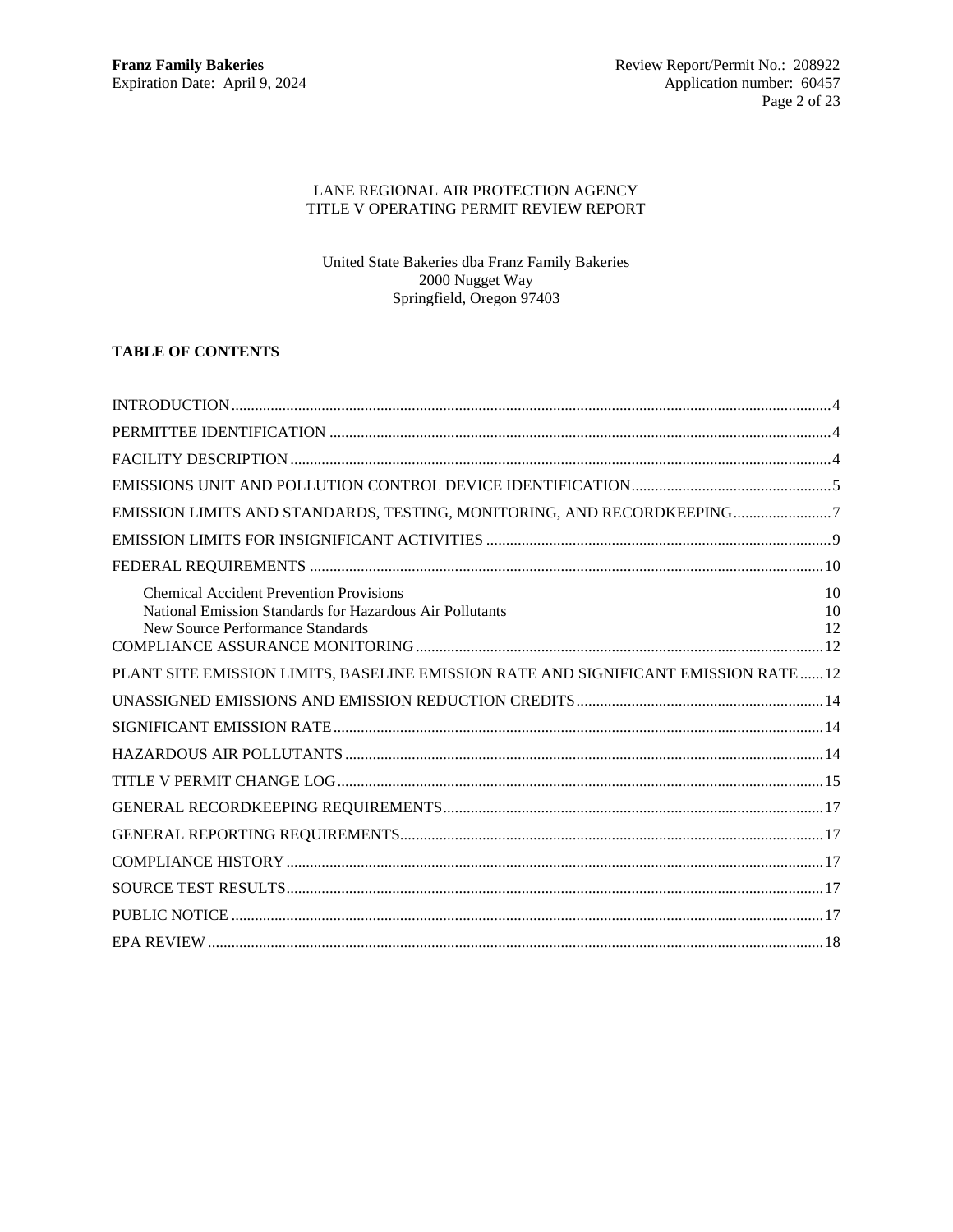# LIST OF ABBREVIATIONS THAT MAY BE USED IN THIS REVIEW REPORT

| <b>ACDP</b>                 | Air Contaminant Discharge Permit          | NO <sub>x</sub>   | Nitrogen oxides                       |
|-----------------------------|-------------------------------------------|-------------------|---------------------------------------|
| <b>AQMA</b>                 | Air Quality Management Area               | <b>NSPS</b>       | New Source Performance Standards      |
| Act                         | Federal Clean Air Act                     | <b>NSR</b>        | New Source Review                     |
| ASTM                        | American Society of Testing and           | O <sub>2</sub>    | Oxygen                                |
|                             | Materials                                 | <b>OAR</b>        | Oregon Administrative Rules           |
| Btu                         | British thermal unit                      | ODEQ              | Oregon Department of Environmental    |
| CAM                         | <b>Compliance Assurance Monitoring</b>    |                   | Quality                               |
| <b>CEMS</b>                 | <b>Continuous Emissions Monitoring</b>    | <b>ORS</b>        | <b>Oregon Revised Statutes</b>        |
|                             | System                                    | O&M               | Operation and maintenance             |
| $\ensuremath{\mathsf{CFR}}$ | Code of Federal Regulations               | Pb                | Lead                                  |
| CI                          | Compression Ignition                      | <b>PCD</b>        | <b>Pollution Control Device</b>       |
| <b>CMS</b>                  | <b>Continuous Monitoring System</b>       | <b>PM</b>         | Particulate matter                    |
| CO                          | Carbon Monoxide                           | PM <sub>2.5</sub> | Particulate matter less than 2.5      |
| CO <sub>2</sub>             | Carbon dioxide                            |                   | microns in size                       |
| CO <sub>2</sub> e           | Carbon dioxide equivalent                 | $PM_{10}$         | Particulate matter less than 10       |
| <b>COMS</b>                 | <b>Continuous Opacity Monitoring</b>      |                   | microns in size                       |
|                             | System                                    | ppm               | Parts per million                     |
| <b>CPDS</b>                 | Certified Product Data Sheet              | <b>PSEL</b>       | <b>Plant Site Emission Limit</b>      |
| <b>CPMS</b>                 | Continuous parameter monitoring           | psia              | pounds per square inch, actual        |
|                             | system                                    | <b>PTE</b>        | Potential to Emit                     |
| <b>DEQ</b>                  | Department of Environmental Quality       | <b>RICE</b>       | Reciprocating Internal Combustion     |
| dscf                        | Dry standard cubic feet                   |                   | Engine                                |
| EF                          | <b>Emission</b> factor                    | <b>SACC</b>       | Semi-Annual Compliance                |
| <b>EPA</b>                  | <b>US Environmental Protection Agency</b> |                   | Certification                         |
| EU                          | <b>Emissions Unit</b>                     | <b>SCEMP</b>      | <b>Surrogate Compliance Emissions</b> |
| <b>FCAA</b>                 | Federal Clean Air Act                     |                   | <b>Monitoring Parameter</b>           |
| ft <sup>2</sup>             | Square foot                               | Scf               | Standard cubic foot                   |
| <b>FSA</b>                  | Fuel sampling and analysis                | <b>SER</b>        | Significant emission rate             |
| <b>GHG</b>                  | Greenhouse Gas                            | <b>SERP</b>       | Source emissions reduction plan       |
| gr/dscf                     | Grain per dry standard cubic feet (1      | SI                | <b>Spark Ignition</b>                 |
|                             | $pound = 7000 \text{ grains}$             | <b>SIC</b>        | <b>Standard Industrial Code</b>       |
| HAP                         | Hazardous Air Pollutant as defined        | <b>SIP</b>        | <b>State Implementation Plan</b>      |
|                             | by LRAPA Title 12                         | SO <sub>2</sub>   | Sulfur dioxide                        |
| <b>HCFC</b>                 | Halogenated Chloro-Fluoro-Carbons         | <b>ST</b>         | Source test                           |
| ID                          | Identification number or label            | <b>TACT</b>       | Typically Achievable Control          |
| I&M                         | Inspection and maintenance                |                   | Technology                            |
| <b>LRAPA</b>                | Lane Regional Air Protection Agency       | <b>VE</b>         | Visible emissions                     |
| <b>MACT</b>                 | Maximum Achievable Control                | VMT               | Vehicle miles traveled                |
|                             | Technology                                | <b>VOC</b>        | Volatile organic compounds            |
| MM                          | Million                                   | <b>VHAP</b>       | Volatile hazardous air pollutant      |
| <b>MMBtu</b>                | Million British thermal units             | Year              | A period consisting of any 12         |
| NA                          | Not applicable                            |                   | consecutive calendar months           |
| <b>NESHAP</b>               | National Emission Standards for           |                   |                                       |
|                             | Hazardous Air Pollutants                  |                   |                                       |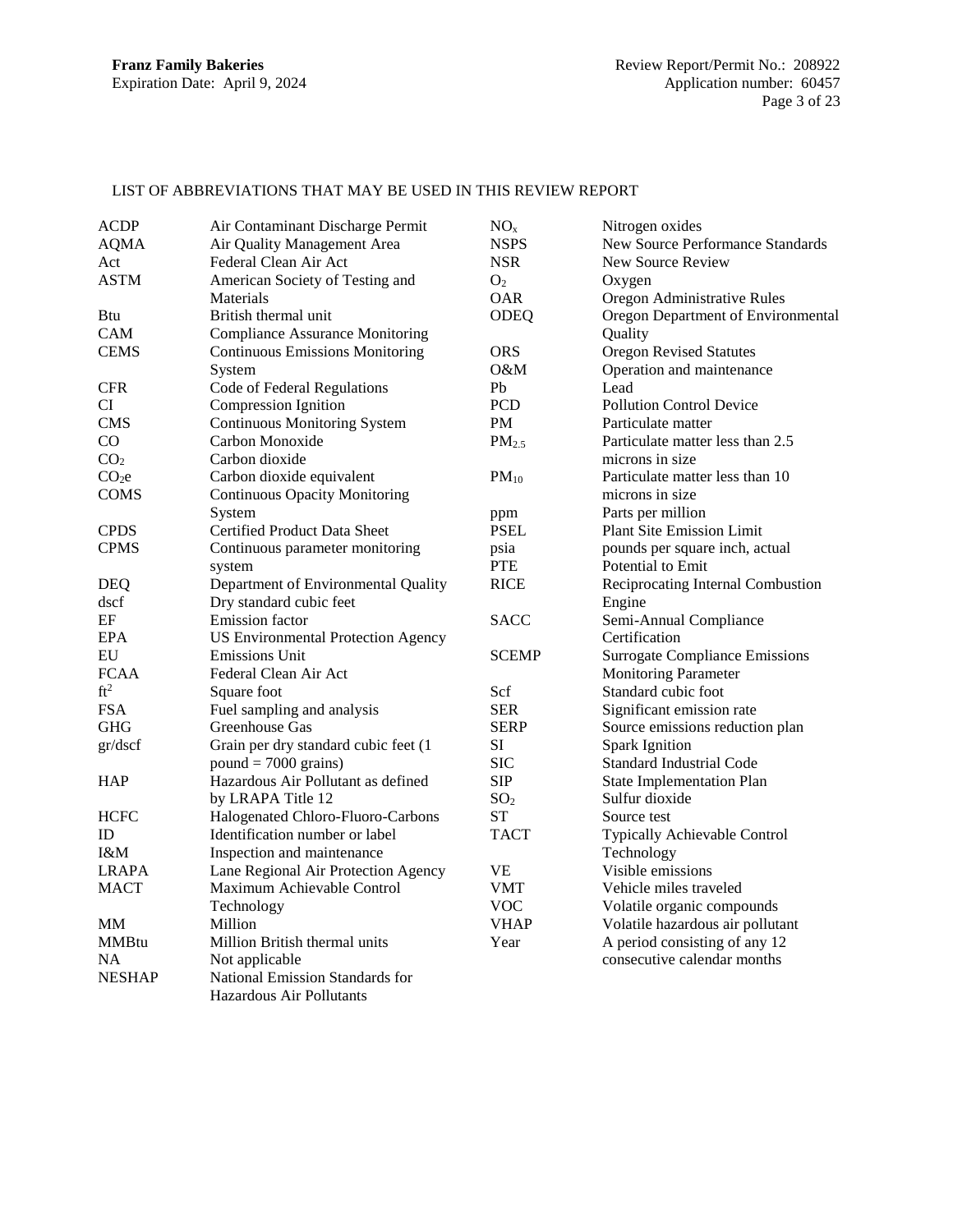# <span id="page-3-0"></span>**INTRODUCTION**

- 1. This is an existing facility applying for a renewal of its existing Title V federal operating permit issued on June 15, 2011. The existing operating permit expired on June 15, 2016. Franz Bakery submitted a timely renewal application on May 5, 2015. The facility has been operating under the application shield authorized by 340-218- 0130(2) since the timely renewal application was submitted.
- 2. In accordance with OAR 340-218-0120(1)(f), this review report is intended to provide the legal and factual basis for the draft permit conditions. In most cases, the legal basis for a permit condition is included in the permit by citing the applicable regulation. In addition, the factual basis for the requirement may be the same as the legal basis. However, when the regulation is not specific and only provides general requirements, this review report is used to provide a more thorough explanation of the factual basis for the draft permit conditions.

# <span id="page-3-1"></span>**PERMITTEE IDENTIFICATION**

3. United States Bakeries doing business as Franz Bakery (Franz Bakery or "the facility") owns and operates a commercial bakery under the primary SIC code 2051 and is located at 2000 Nugget Way, Springfield, Oregon.

# <span id="page-3-2"></span>**FACILITY DESCRIPTION**

- 4. Franz Bakery is a commercial bakery whose products are bread, rolls, buns and croutons. The facility is located in a small industrial park. To the north is a residential area. To the east is a mixed commercial and residential area and the Willamette River. To the south is a light industrial area and Interstate 5. To the west is a light industrial area. While the terrain is generally flat immediately surrounding the facility, elevations are significantly higher to the south and southwest of the facility.
- 5. Franz Bakery began operation prior to 1978. Previously, the facility operated at 1760 East  $13<sup>th</sup>$  Avenue, Eugene, Oregon. In February 2005, the facility relocated to 2000 Nugget Way, Springfield, Oregon. As the move was considered to be in the same air basin, LRAPA authorized the facility to retain their netting basis and baseline emissions at the new location under LRAPA 42-0046(5) as discussed in the review report for the Standard ACDP issued on 09/03/2010.
- 6. Franz Bakery is a Title V major source because potential VOC emissions exceed 100 tons of VOC per year. However, because bakeries are not a listed source category and the potential emissions of all criteria pollutants are less than 250 tons per year, the facility is not a federal major source for PSD. The facility is also an area source of federal HAPs
- 7. The facility is located inside the Eugene Springfield Air Quality Management Area. The facility is located in an area that has been designated an attainment area for PM,  $PM_{2.5}$ , VOC, NOx, SO<sub>2</sub> and a maintenance area for CO and  $PM_{10}$ .

| Date Approved | Permit Action Type          | Description                                         |
|---------------|-----------------------------|-----------------------------------------------------|
| 12/19/1995    | <b>Synthetic Minor ACDP</b> | Bakery ovens and material handling                  |
| 02/14/2000    | <b>Synthetic Minor ACDP</b> | 2 Boilers, 4 Ovens and Bakery Operations            |
| 04/06/2001    | <b>Synthetic Minor ACDP</b> | Bakery products and NG combustion                   |
| 09/03/2010    | <b>Standard ACDP</b>        | Bun line, bread line, silos and GDF at new location |
| 06/15/2011    | Initial Title V permit      | Total facility operation permit                     |

8. LRAPA has reviewed and issued the following permitting actions to this facility: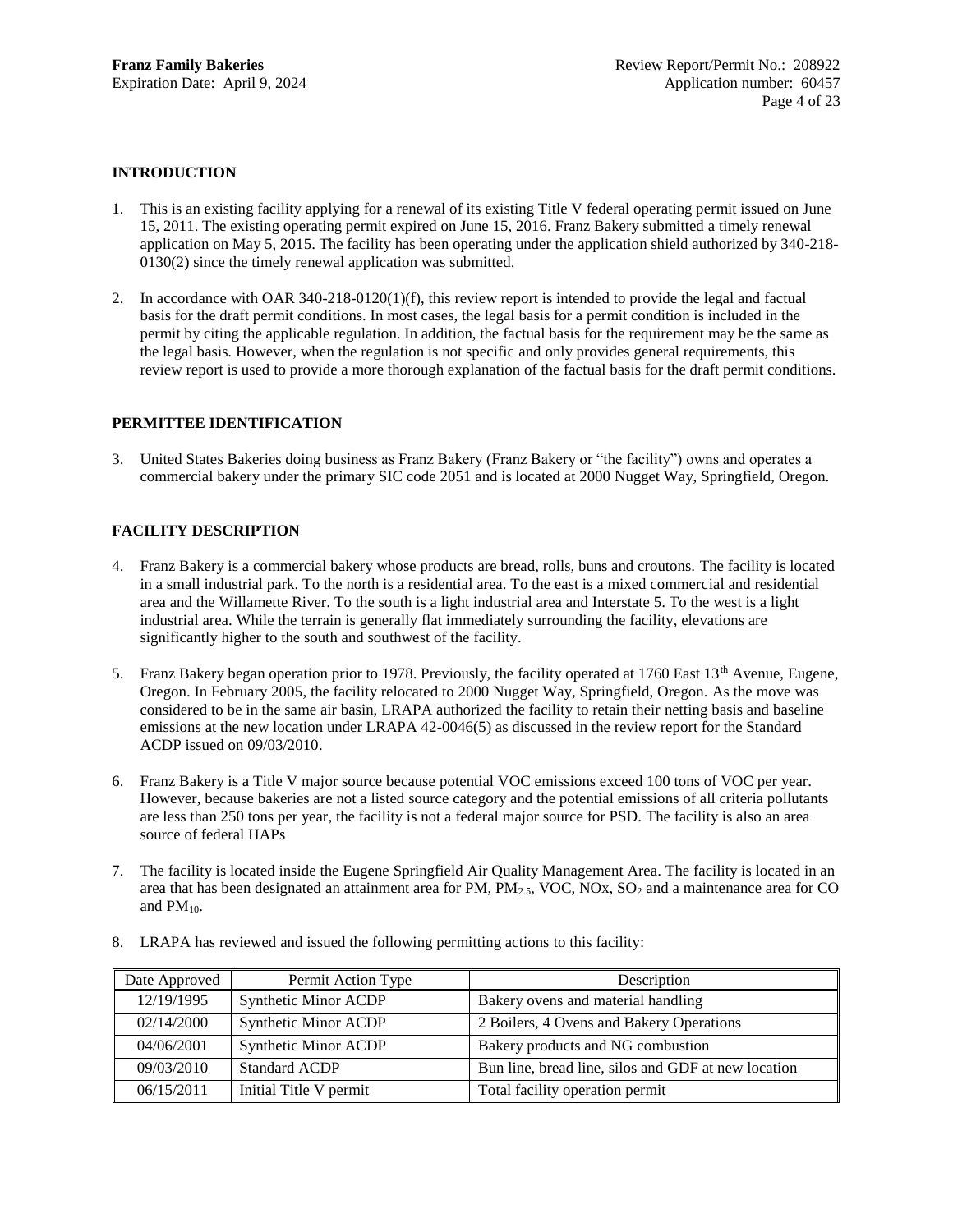| Date Approved | Permit Action Type               | Description                                           |
|---------------|----------------------------------|-------------------------------------------------------|
| 04/17/2018    | Administrative Amendment $#1 -$  | Add new 7.1 MMBtu/hr Bread Oven, Process Line 3,      |
|               | Minor Modification               | and RCO EU-6 and six new bulk flour silos EU-1B.      |
| 11/16/2018    | Approval to Construct NC-208922- | Add ingredient dump station controlled by a baghouse. |
|               | A18                              |                                                       |
| 11/16/2018    | Off Permit Change under OAR      | Add ingredient dump station controlled by a baghouse. |
|               | 340-218-0140                     |                                                       |

# <span id="page-4-0"></span>**EMISSIONS UNIT AND POLLUTION CONTROL DEVICE IDENTIFICATION**

9. The sources or emissions units (EU) at this facility are the following:

| EU ID   | <b>Emission Unit Description</b>                                                                                                                        | <b>Pollution Control Device Description</b>             | PCD ID    |
|---------|---------------------------------------------------------------------------------------------------------------------------------------------------------|---------------------------------------------------------|-----------|
| $EU-1A$ | Seven (7) Bulk Flour Silos                                                                                                                              | <b>Bin Vent Baghouses</b>                               | $BVB-1A$  |
| $EU-1B$ | Six (6) Bulk Flour Silos                                                                                                                                | <b>Bin Vent Baghouses</b>                               | $BVB-1B$  |
| $EU-2$  | 7.5 MMBtu/hr Thermal Oil System, natural<br>gas fired                                                                                                   | None                                                    | <b>NA</b> |
| $EU-3$  | 12 MMBtu/hr Bread Oven, Process Line 1                                                                                                                  | None                                                    | <b>NA</b> |
| $EU-4$  | 6.1 MMBtu/hr Bun Oven, Process Line 2                                                                                                                   | None                                                    | <b>NA</b> |
| $EU-6$  | 7.1 MMBtu/hr Bread Oven, Process Line 3                                                                                                                 | Regenerative Catalytic Oxidizer                         | $RCO-6$   |
| AIE.    | Aggregate Insignificant Activities:<br>VOC from combustion<br>VOC from gasoline dispensing facility<br>(GDF)<br>$PM/PM_{10}/PM_{2.5}$ from dump station | None<br>Submerged Fill (GDF)<br>Baghouse (Dump Station) | <b>NA</b> |

- 9.a. The facility equipment is arranged in three (3) breadmaking process lines each equipped with a baking oven. The processes consist of mixing flour, water, sugar and yeast into a dough, allowing it to rise, followed by forming, baking, cooling and packaging of the product.
- 9.b. The use of yeast results in the emission of VOC. The yeast added to the bread dough predominately generates ethanol, a VOC, during the fermentation (rising) stages of breadmaking. This VOC is emitted from the baking ovens. The amount of VOC emitted is directly proportional to the production rate and product mix. One of the three breadmaking process lines exhausts to a Regenerative Catalytic Oxidizer (RCO) to control the VOC emissions.
- 9.c. Other emission sources at the facility include natural gas combustion in the baking ovens, oil heater and RCO. The RCO has a maximum heat input rating of 6.875 MMBtu/hr.
- 9.d. The facility has 13 flour storage silos. Six (6) of the storage silos were installed in 2018 as part of the construction of the new baking line. The particulate matter emissions from the flour storage silos are controlled by bin vent baghouses.
- 9.e. The facility also contains one dryer where bread is dried for croutons. This natural gas-fired device has a maximum heat input of 750,000 Btu/hr and is considered categorically insignificant. As categorically insignificant, there will be no further review of this emission unit.
- 9.f. The facility has three emission units included under Aggregated Insignificant Emissions as defined under LRAPA Title 12. The first emission unit is the VOC emissions resulting from natural gas combustion. The second emission unit is the VOC emissions resulting from the GDF. Annual actual emissions are estimated to be 0.29 tons per year of VOCs. The third emission unit is the  $PM/PM_{10}/PM_{2.5}$  emissions resulting from an ingredient dump station controlled by a baghouse that exhausts to ambient air. Annual actual emissions are calculated to be 0.3 tons per year each of PM,  $PM_{10}$  and  $PM_{2.5}$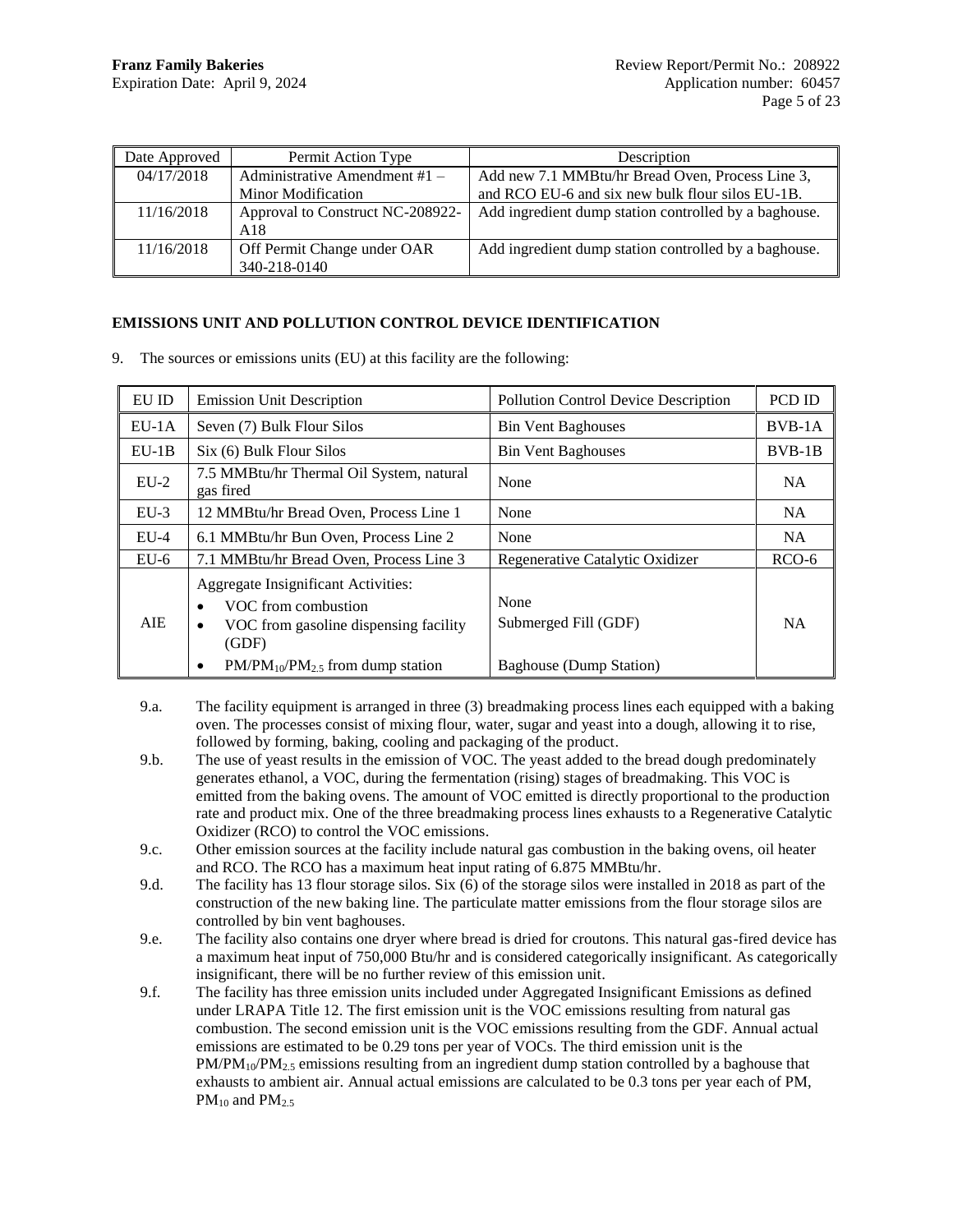10. Categorically insignificant activities include the following:

- Constituents of a chemical mixture present at less than 1% by weight of any chemical or compound regulated under OAR Chapter 340, Divisions 200 through 268, excluding Divisions 248 and 262, or less than 0.1% by weight of any carcinogen listed in the U.S. Department of Health and Human Service's Annual Report on Carcinogens when usage of the chemical mixture is less than 100,000 pounds/year
- Evaporative and tail pipe emissions from on-site motor vehicle operation;
- Distillate oil, gasoline, natural gas, or propane burning equipment, provided the aggregate expected actual emissions of the equipment identified as categorically insignificant do not exceed the de minimis level for any regulated pollutant, based on the expected maximum annual operation of the equipment. If a source's expected emissions from all such equipment exceed the de minimis levels, then the source may identify a subgroup of such equipment as categorically insignificant with the remainder not categorically insignificant. The following equipment may never be included as categorically insignificant;
	- Any individual distillate oil, kerosene or gasoline burning equipment with a rating greater than 0.4 million Btu/hour;
	- Any individual natural gas or propane burning equipment with a rating greater than 2.0 million Btu/hour.
- Distillate oil, kerosene, gasoline, natural gas or propane burning equipment brought on site for six months or less for maintenance, construction or similar purposes, such as but not limited to generators, pump, hat water pressure washers and space heaters, provided that any such equipment that performs the same function as the permanent equipment, must be operated within the source's existing PSEL;
- Office activities:
- Food service activities;
- Janitorial activities;
- Personal care activities:
- Groundskeeping activities including, but not limited to building painting and road and parking lot maintenance;
- Instrument calibration;
- Maintenance and repair shop;
- Automotive repair shops or storage garages;
- Air cooling or ventilating equipment not designed to remove air contaminants generated by or released from associated equipment;
- Refrigeration systems with less than 50 pounds of charge of ozone depleting substances regulated under Title VI, including pressure tanks used in refrigeration systems but excluding any combustion equipment associated with such systems;
- Bench scale laboratory equipment and laboratory equipment used exclusively for chemical and physical analysis, including associated vacuum producing devices but excluding research and development facilities;
- Temporary construction activities;
- Warehouse activities;
- Accidental fires;
- Air vents from air compressors;
- Air purification systems;
- Demineralized water tanks;
- Electrical charging station;
- Fire brigade training;
- Instrument air dryers and distribution;
- Fire suppression;
- Blueprint making;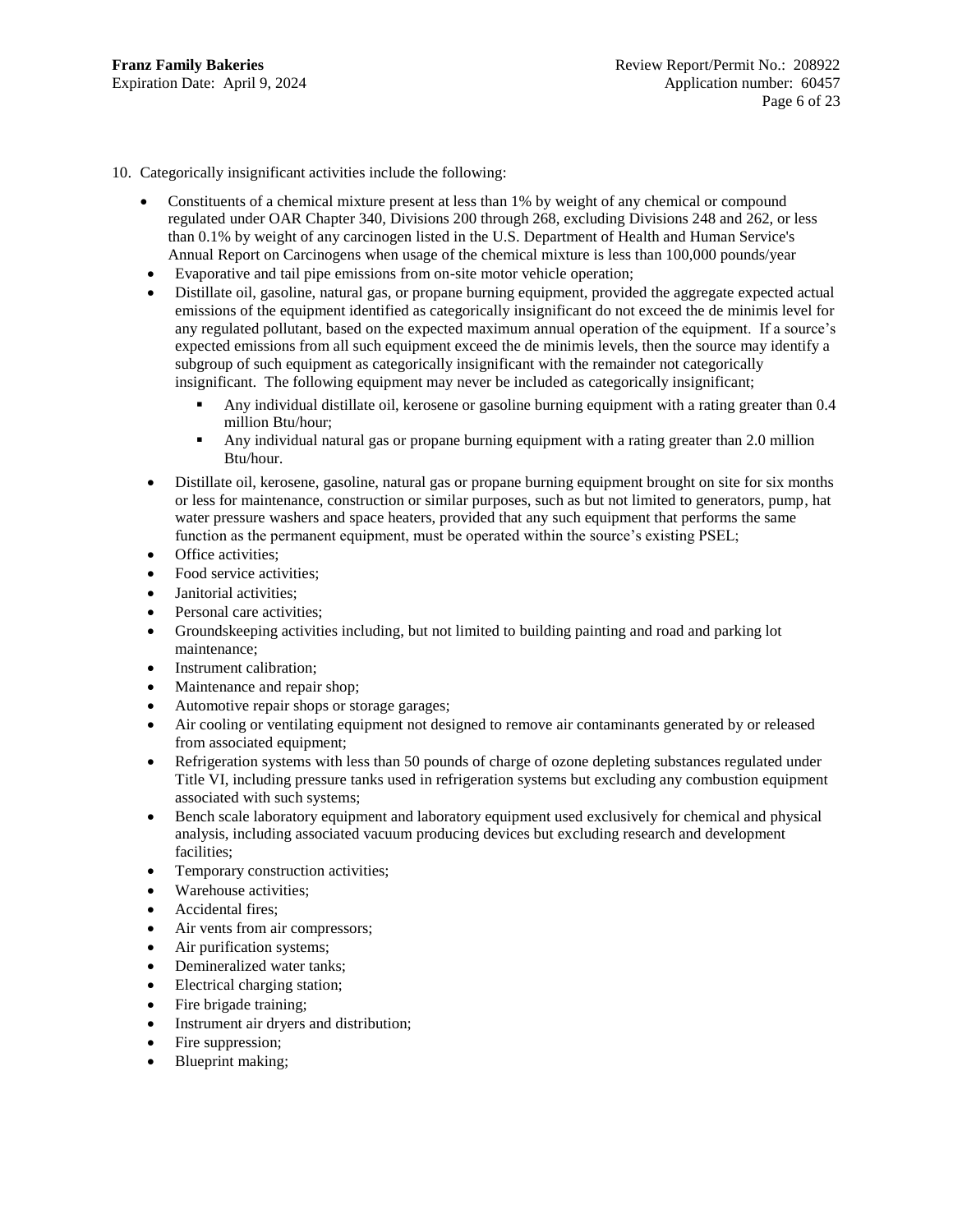- Routine maintenance, repair, and replacement such as anticipated activities most often associated with and performed during regularly scheduled equipment outages to maintain a plant and its equipment in good operating condition, including but not limited to steam cleaning, abrasive use, and woodworking;
- Electric motors:
- Storage tanks, reservoirs, transfer and lubricating equipment used for ASTM grade distillate or residual fuels, lubricants, and hydraulic fluids;
- On-site storage tanks not subject to any New Source Performance Standards (NSPS), including underground storage tanks (UST), storing gasoline or diesel used exclusively for fueling of the facility's fleet of vehicles;
- Natural gas, propane, and liquefied petroleum gas (LPG) storage tanks and transfer equipment;
- Pressurized tanks containing gaseous compounds;
- Vacuum sheet stacker vents;
- Emissions from wastewater discharges to publicly owned treatment works (POTW) provided the source is authorized to discharge to the POTW, not including on-site wastewater treatment and/or holding facilities
- Fire suppression and training;
- Paved roads and paved parking lots within an urban growth boundary;
- Hazardous air pollutant emissions of fugitive dust from paved and unpaved roads, except for those sources that have processes or activities that contribute to the deposition and entrainment of hazardous air pollutants from surface soils;
- Health, safety, and emergency response activities;
- Emergency generators and pumps used only during loss of primary equipment or utility service due to circumstances beyond the reasonable control of the owner or operator, or to address a power emergency, provided that the aggregate horsepower rating of all stationary emergency generator and pump engines is not more than 3,000 horsepower. If the aggregate horsepower rating of all stationary emergency generator and pump engines is more than 3,000 horsepower, then no emergency generators and pumps at the source may be considered categorically insignificant;
- Uncontrolled oil/water separators in effluent treatment systems, excluding systems with a throughput of more than 400,000 gallons per year of effluent located at petroleum refineries, sources that perform petroleum refining and re-refining of lubricating oils and greases including asphalt production by distillation and the reprocessing of oils and/or solvents for fuels; or bulk gasoline plants, bulk gasoline terminals, and pipeline facilities; and
- <span id="page-6-0"></span>Combustion source flame safety purging on startup.

# **EMISSION LIMITS AND STANDARDS, TESTING, MONITORING, AND RECORDKEEPING**

# Facility-Wide Requirement

- 11. The permit establishes 'reasonable precautions' to minimize fugitive dust for this facility. Compliance is demonstrated through a plant survey of visible emissions to be completed at least once a month using EPA Method 22. The permittee is required to take corrective action if any fugitive emissions are identified or to conduct a Modified EPA Method 9 test within 24 hours.
- 12. The permit limits the potential for creating a public nuisance from odors and large-size (fallout) particulate matter. Monitoring for these conditions is the maintenance of a complaint log and keeping records of complaint responses and resolutions in a timely manner.

# EU-1A and EU-1B

13. These emission units are subject to the visible emission limitations under LRAPA 32-010(3). They may not have visible emissions equal to or greater than 20% opacity for a period or periods aggregating more than three (3) minutes in any one (1) hour. Compliance is demonstrated through a plant survey of visible emissions to be completed at least once a month. The permittee is required to take corrective action if any visible emissions are identified or to conduct a Modified EPA Method 9 test within 24 hours. In addition, each silo must be equipped with a dust collector that is maintained according to the manufacturer's instructions.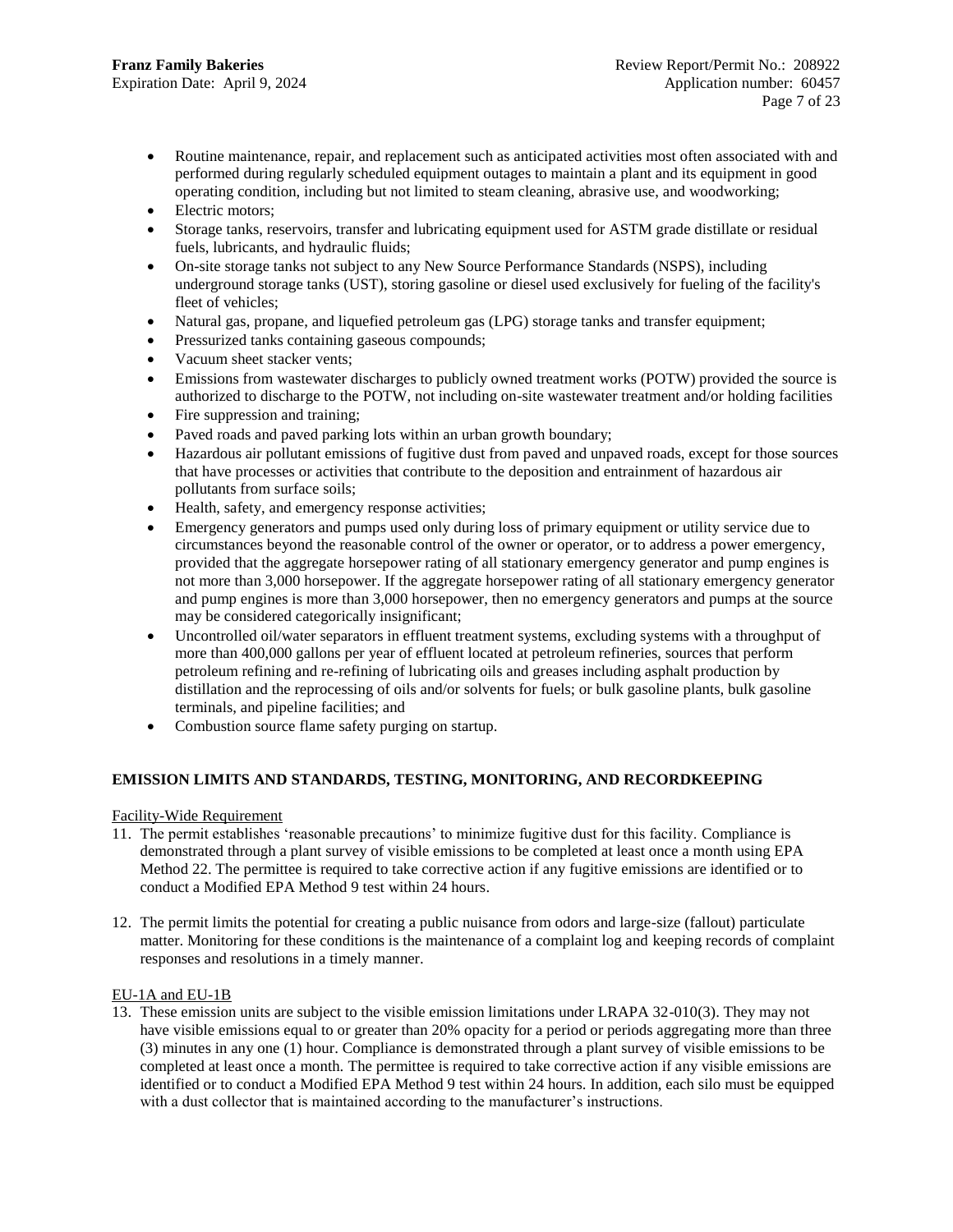14. These emission units are subject to particulate matter emission limitations under LRAPA 32-015(2)(b). For sources installed, constructed or modified on or after June 1, 1970 but prior to April 16, 2015 for which there are no representative compliance source tests, the particulate matter emission limit is 0.14 grains per dry standard cubic foot. The silos covered by EU-1A are subject to this particulate matter emission limit. For sources installed, constructed, or modified after April 16, 2015, the particulate matter emission limit is 0.10 grains per dry standard cubic foot. The silos covered by EU-1B are subject to this particulate matter emission limit. Compliance is demonstrated through a plant survey of visible emissions to be completed at least once a month. The permittee is required to take corrective action if any visible emissions are identified or to conduct a Modified EPA Method 9 test within 24 hours. In addition, each silo must be equipped with a dust collector that is maintained according to the manufacturer's instructions.

## EU-2

- 15. This emission unit is subject to the visible emission limitations under LRAPA 32-010(3). It may not have visible emissions equal to or greater than 20% opacity for a period or periods aggregating more than three (3) minutes in any one (1) hour. Compliance is demonstrated through a plant survey of visible emissions to be completed at least once a month. The permittee is required to take corrective action if any visible emissions are identified or to conduct a Modified EPA Method 9 test within 24 hours. No significant visible emissions are expected from this source because it combusts only natural gas – a clean burning fuel.
- 16. This emission unit is subject to particulate matter emission limitations under LRAPA 32-015(2)(b). For sources installed, constructed or modified on or after June 1, 1970 but prior to April 16, 2015 for which there are no representative compliance source tests, the particulate matter emission limit is 0.14 grains per dry standard cubic foot. Compliance is demonstrated through a plant survey of visible emissions to be completed at least once a month. The permittee is required to take corrective action if any visible emissions are identified or to conduct a Modified EPA Method 9 test within 24 hours. No significant particulate matter emissions are expected from this source because it combusts only natural gas – a clean burning fuel.

# EU-3, EU-4 and EU-6

17. VOCs are the principle pollutant emitted from this facility and result from yeast-raised bread. VOC emissions are estimated based on an EPA empirical emission factor equation derived from testing data of commercial bakeries producing yeast-raised bread (US EPA AP-42, Section 9.9.6 and EPA 453/R-92-017, Dec. 1992). The permit requires the permittee to use this method to calculate its VOC emission for the bread-making operation. The calculation is:

VOC emission factor (EF) =  $0.95Y_i + 0.195t_i - 0.51S - 0.86t_s + 1.90$ 

where:

VOC EF is in pounds VOC per ton of baked bread (lb/ton);

 $Y_i$  = initial baker's percent of yeast;

- $t_i$  = total yeast action time in hours;
- S = final (spike) baker's percent of yeast; and
- $t_s$  = spiking time in hours.
- 18. To demonstrate emission compliance, the facility must track each process parameter needed in the above equation per product type (ex. bread, buns, and rolls). Recordkeeping requires calculation of ongoing emissions on a daily, weekly, and annual basis for each bread type.
- 19. The VOC emissions from EU-6 are controlled by an RCO. In an RCO the incoming organic compoundcontaining exhaust flow through a heated ceramic bed. The temperature of the ceramic stone bed is high enough to ensure that the exhaust stream will be at the minimum temperature to oxidize the organic compounds in the exhaust as they flow through a catalyst. Oxidation converts the organic compounds to  $CO<sub>2</sub>$  and  $H<sub>2</sub>O$ . The exhaust air then flows through another ceramic bed. By constantly cycling the air stream between the ceramic beds, the RCO achieves a high heat recovery rate and low operating costs.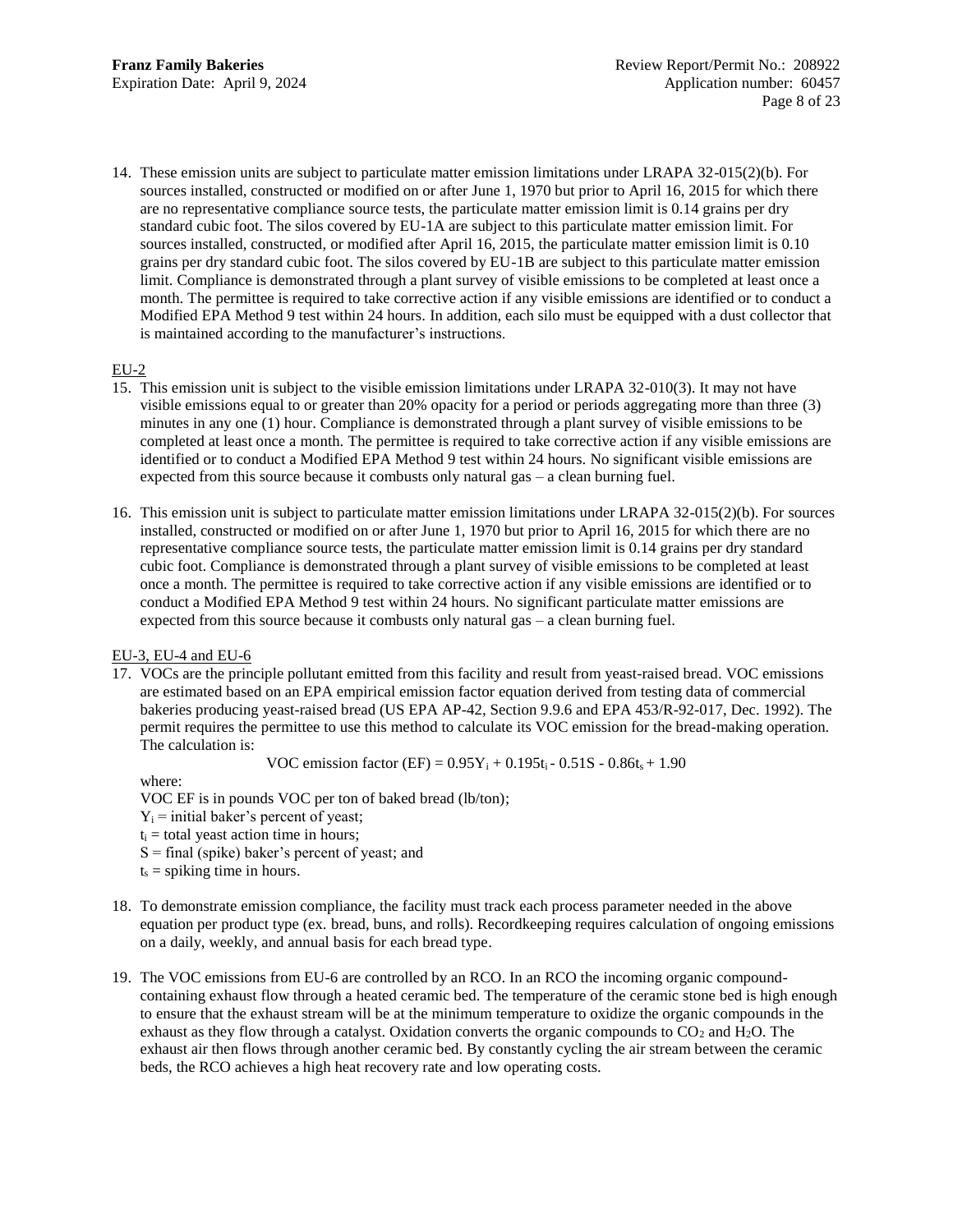- 20. In addition to the VOC from bread baking, there are emissions from the combustion of natural gas. See attached Emission Detail Sheets for more information.
- 21. These emission units are subject to the visible emission limitations under LRAPA 32-010(3). They may not have visible emissions equal to or greater than 20% opacity for a period or periods aggregating more than three (3) minutes in any one (1) hour. Compliance is demonstrated through a plant survey of visible emissions to be completed at least once a month. The permittee is required to take corrective action if any visible emissions are identified or to conduct a Modified EPA Method 9 test within 24 hours. No significant visible emissions are expected from these sources because they use natural gas in any associated ovens – a clean burning fuel.
- 22. These emission units are subject to particulate matter emission limitations under LRAPA 32-015(2)(b). For sources installed, constructed or modified on or after June 1, 1970 but prior to April 16, 2015 for which there are no representative compliance source tests, the particulate matter emission limit is 0.14 grains per dry standard cubic foot. EU-3 and EU-4 are subject to this particulate matter emission limit. For sources installed, constructed, or modified after April 16, 2015, the particulate matter emission limit is 0.10 grains per dry standard cubic foot. EU-6 is subject to this particulate matter emission limit. Compliance is demonstrated through a plant survey of visible emissions to be completed at least once a month. The permittee is required to take corrective action if any visible emissions are identified or to conduct a Modified EPA Method 9 test within 24 hours. No significant particulate matter emissions are expected from these sources because they use natural gas in any associated ovens – a clean burning fuel.

# <span id="page-8-0"></span>**EMISSION LIMITS FOR INSIGNIFICANT ACTIVITIES**

23. As identified earlier in this Review Report, this facility has insignificant emissions units (IEUs) that include categorically insignificant activities and aggregate insignificant emissions, as defined in LRAPA Title 12 and/or OAR 340-200-0020. For the most part, the standards that apply to IEUs are for opacity and particulate matter. LRAPA does not consider it likely that IEUs could exceed an applicable emissions limit or standard because IEUs are generally equipment or activities that do not have any emission controls (e.g., small natural gas-fired space heaters) and/or do not typically have visible emissions. Since there are typically no controls, no visible emissions, and/or the emissions are less than one (1) ton per year, LRAPA does not require monitoring, recordkeeping, or reporting for IEUs as necessary for assuring compliance with the standards.

# **Aggregate Insignificant Activity – Gasoline Dispensing Facility (GDF)**

- 24. The facility has one 10,000 gallon above ground storage tank for dispensing gasoline. The monthly throughput is less than 10,000 gallons. This emission unit is subject to the applicable requirements under LRAPA 44-170 through 44-280.
- 25. Because this storage tank has a capacity of more than 250 gallons, the facility must comply with the work practices requirements and the submerged fill requirements in LRAPA 44-230. Because the monthly and annual throughput of gasoline does not exceed the thresholds under LRAPA 44-190(4), the facility is not subject to the vapor balancing requirements in LRAPA 44-240.
- 26. This emission unit is also subject to the requirements under 40 CFR Part 63 Subpart CCCCCC National Emission Standards of Hazardous Air Pollutants for Source Category: Gasoline Dispensing Facilities. These requirements are similar to the requirements under LRAPA 44-170 through 44-280. See the Federal Requirements section of this review report for more information.

### **Categorically Insignificant Activity – 85 kW Natural Gas-Fired Emergency RICE**

27. The facility has one (1) 85 kW natural gas-fired emergency RICE installed before June 12, 2006, which is subject to the requirements under 40 CFR Part 63 Subpart ZZZZ – National Emission Standards for Hazardous Air Pollutants for Stationary Reciprocating Internal Combustion Engines. The emergency generator is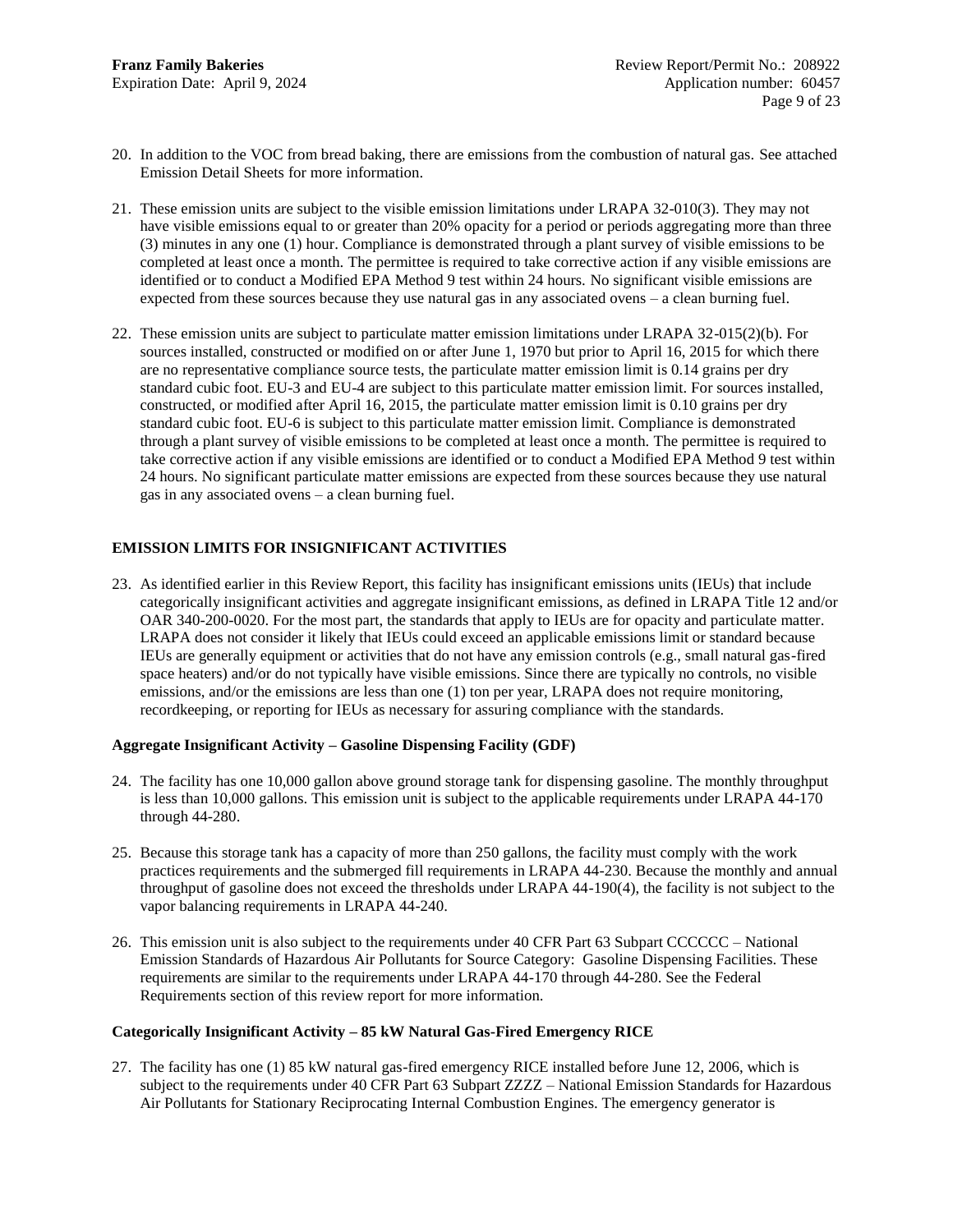<span id="page-9-1"></span><span id="page-9-0"></span>considered to be an existing emission unit at an area source of federal HAPs. See the Federal Requirements section of this review report for more information.

# **FEDERAL REQUIREMENTS**

## **Chemical Accident Prevention Provisions**

28. The Title V permit includes standard language related to 40 CFR Part 68 – Chemical Accident Prevention Provisions. Should the material storage rates at this facility subject this facility to 40 CFR Part 68, the facility must satisfy all the applicable risk management requirements, including the development of a risk management plan.

## <span id="page-9-2"></span>**National Emission Standards for Hazardous Air Pollutants**

*40 CFR 63 Subpart CCCCCC – National Emission Standards of Hazardous Air Pollutants for Source Category: Gasoline Dispensing Facilities*

- 29. A facility that has potential emissions of federal HAP less than the major source thresholds of 10 tons per year of an individual federal HAP or 25 tons per year of the aggregate or is has obtained federally-enforceable permit limits to restrict HAP emissions below the major source thresholds prior to a major NESHAP compliance date can be classified as an area source. As the potential emissions from this facility are less than the major source thresholds, the gasoline dispensing facility (GDF) is subject to the requirements under 40 CFR Part 63 Subpart CCCCCC – National Emission Standards of Hazardous Air Pollutants for Source Category: Gasoline Dispensing Facilities. Under the regulation, the GDF is considered an existing GDF.
- 30. The amount of gasoline dispensed at the GDF is approximately 1200 gallons per month. This GDF is equipped with a submerged fill pipe as required. Other requirements include good housekeeping and recordkeeping. LRAPA 44-170 through 44-290 mirror the federal requirements.

| <b>40 CFR</b>  |                                                   |                |                                                                                            |           |
|----------------|---------------------------------------------------|----------------|--------------------------------------------------------------------------------------------|-----------|
| Part 63.       |                                                   |                |                                                                                            |           |
| Subpart        |                                                   | Applicable     |                                                                                            |           |
| <b>CCCCCCC</b> |                                                   | to source      |                                                                                            | Permit    |
| citation       | Description                                       | (yes/no)       | Comments                                                                                   | condition |
| 63.11110       | Purpose                                           | Yes            | None                                                                                       | NA.       |
| 63.11111       | Applicability                                     | <b>Yes</b>     | The facility is a GDF and has a<br>monthly throughput of less 10,000<br>gallons per month. | 40        |
| 63.11112       | Emission sources covered                          | Yes            | None                                                                                       | NA        |
| 63.11113       | Compliance dates                                  | <b>Yes</b>     | The compliance date for an existing<br>source is no later than January 10,<br>2008.        | NA.       |
| 63.11115       | General duties                                    | Yes            | None                                                                                       | 41        |
| 63.11116       | Requirements: $<$ 10,000<br>gallons per month     | <b>Yes</b>     | None                                                                                       | 42        |
| 63.11117       | Requirements: $\geq 10,000$<br>gallons per month  | N <sub>0</sub> | None                                                                                       | NA        |
| 63.11118       | Requirements: $\geq 100,000$<br>gallons per month | N <sub>0</sub> | None                                                                                       | <b>NA</b> |

31. The 40 CFR Part 63 Subpart CCCCCC requirements that are applicable to the existing GDF at the facility are identified in the following table: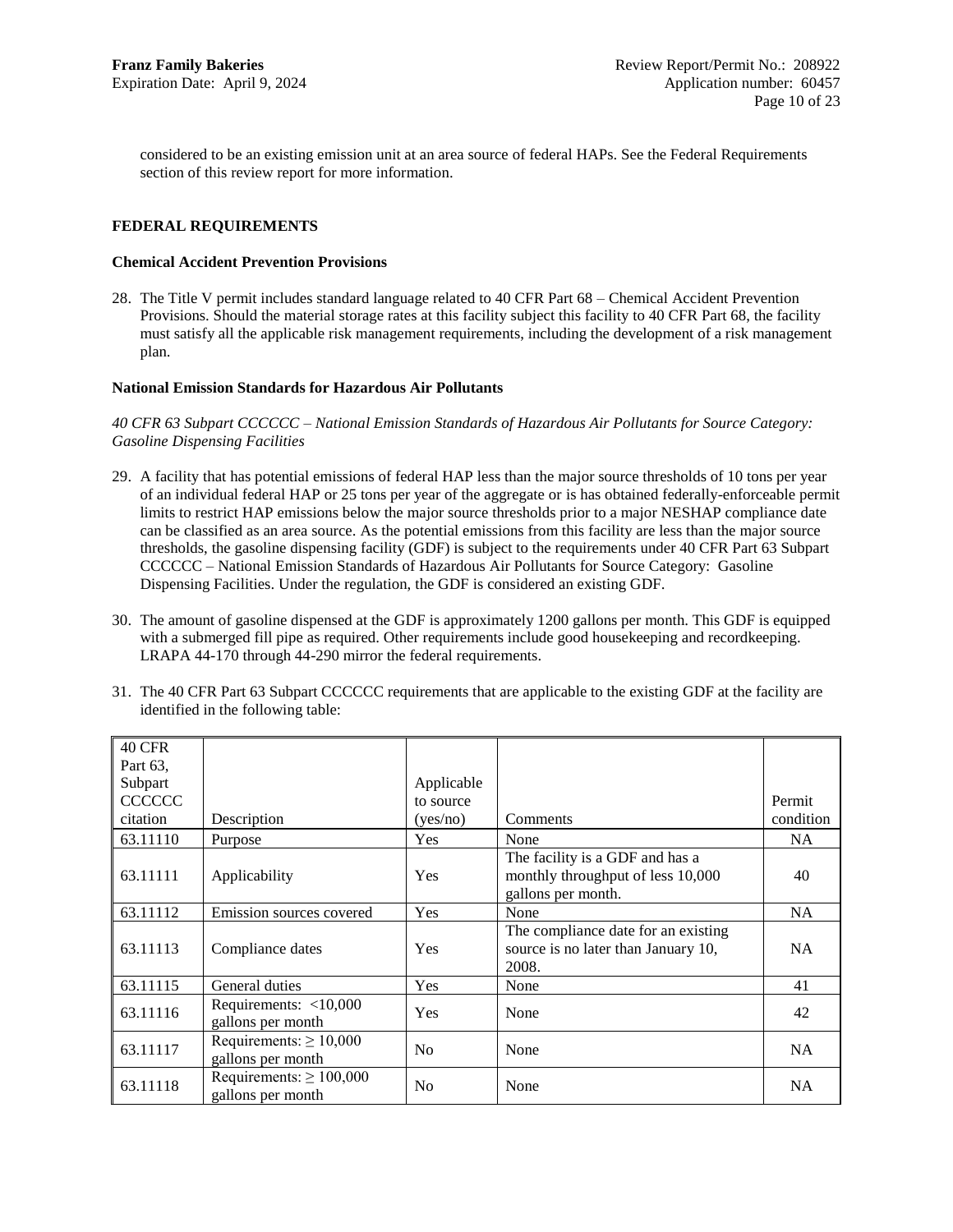| <b>40 CFR</b>  |                                   |                |                                                                    |           |
|----------------|-----------------------------------|----------------|--------------------------------------------------------------------|-----------|
| Part 63.       |                                   |                |                                                                    |           |
| Subpart        |                                   | Applicable     |                                                                    |           |
| <b>CCCCCCC</b> |                                   | to source      |                                                                    | Permit    |
| citation       | Description                       | (yes/no)       | Comments                                                           | condition |
| 63.11120       | Testing and monitoring            | N <sub>0</sub> | None                                                               | <b>NA</b> |
| 63.11124       | <b>Notifications</b>              | N <sub>0</sub> | None                                                               | <b>NA</b> |
| 63.11125       | Recordkeeping                     | Yes            | Keep records of malfunctions as listed<br>under 40 CFR 63.11125(d) | 43        |
| 63.11126       | Reporting                         | Yes            | Report any malfunctions.                                           | 44        |
| 63.11130       | General provisions                | Yes            | None                                                               | <b>NA</b> |
| 63.11131       | Implementation and<br>enforcement | Yes            | None                                                               | <b>NA</b> |
| 63.11132       | Definitions                       | Yes            | None                                                               | <b>NA</b> |

*40 CFR 63 Subpart ZZZZ – National Emission Standards for Hazardous Air Pollutants for Stationary Reciprocating Internal Combustion Engines*

- 32. The facility has one (1) 85 kW natural gas-fired emergency RICE installed before June 12, 2006, which is subject to the requirements under 40 CFR Part 63 Subpart ZZZZ – National Emission Standards for Hazardous Air Pollutants for Stationary Reciprocating Internal Combustion Engines. The emergency generator is considered to be an existing emission unit at an area source of federal HAPs.
- 33. The 40 CFR Part 63 Subpart ZZZZ requirements that are applicable the one (1) 85 kW natural gas-fired emergency RICE are identified in the following table:

| 40 CFR      |                                            |                |          |           |
|-------------|--------------------------------------------|----------------|----------|-----------|
| Part 63,    |                                            |                |          |           |
| Subpart     |                                            | Applicable     |          |           |
| <b>ZZZZ</b> |                                            | to source      |          | Permit    |
| citation    | Description                                | (yes/no)       | Comments | condition |
| 63.6580     | Purpose                                    | Yes            | None     | <b>NA</b> |
| 63.6585     | Applicability                              | Yes            | None     | NA        |
| 63.6590     | Applicability                              | Yes            | None     | <b>NA</b> |
| 63.6600     | <b>Emission limitations</b>                | No             | None     | NA        |
| 63.6601     | <b>Emission limitations</b>                | No             | None     | NA        |
| 63.6602     | <b>Emission limitations</b>                | N <sub>o</sub> | None     | <b>NA</b> |
| 63.6603     | <b>Emission limitations</b>                | Yes            | None     | 45, 47    |
| 63.6604     | Fuel requirements                          | N <sub>o</sub> | None     | <b>NA</b> |
| 63.6605     | General requirements                       | Yes            | None     | 49        |
| 63.6610     | Initial compliance                         | N <sub>o</sub> | None     | <b>NA</b> |
| 63.6611     | Initial performance test                   | N <sub>o</sub> | None     | <b>NA</b> |
| 63.6612     | Initial performance test                   | N <sub>o</sub> | None     | <b>NA</b> |
| 63.6615     | Subsequent performance tests               | No             | None     | NA        |
| 63.6620     | Performance test procedures                | N <sub>o</sub> | None     | <b>NA</b> |
| 63.6625     | Monitoring and maintenance<br>requirements | Yes            | None     | 46, 48    |
| 63.6630     | Initial compliance                         | No             | None     | NA        |
| 63.6635     | Continuous compliance                      | No             | None     | <b>NA</b> |
| 63.6640     | Continuous compliance                      | Yes            | None     | 50        |
| 63.6645     | <b>Notifications</b>                       | N <sub>o</sub> | None     | <b>NA</b> |
| 63.6650     | Reports                                    | Yes            | None     | 55        |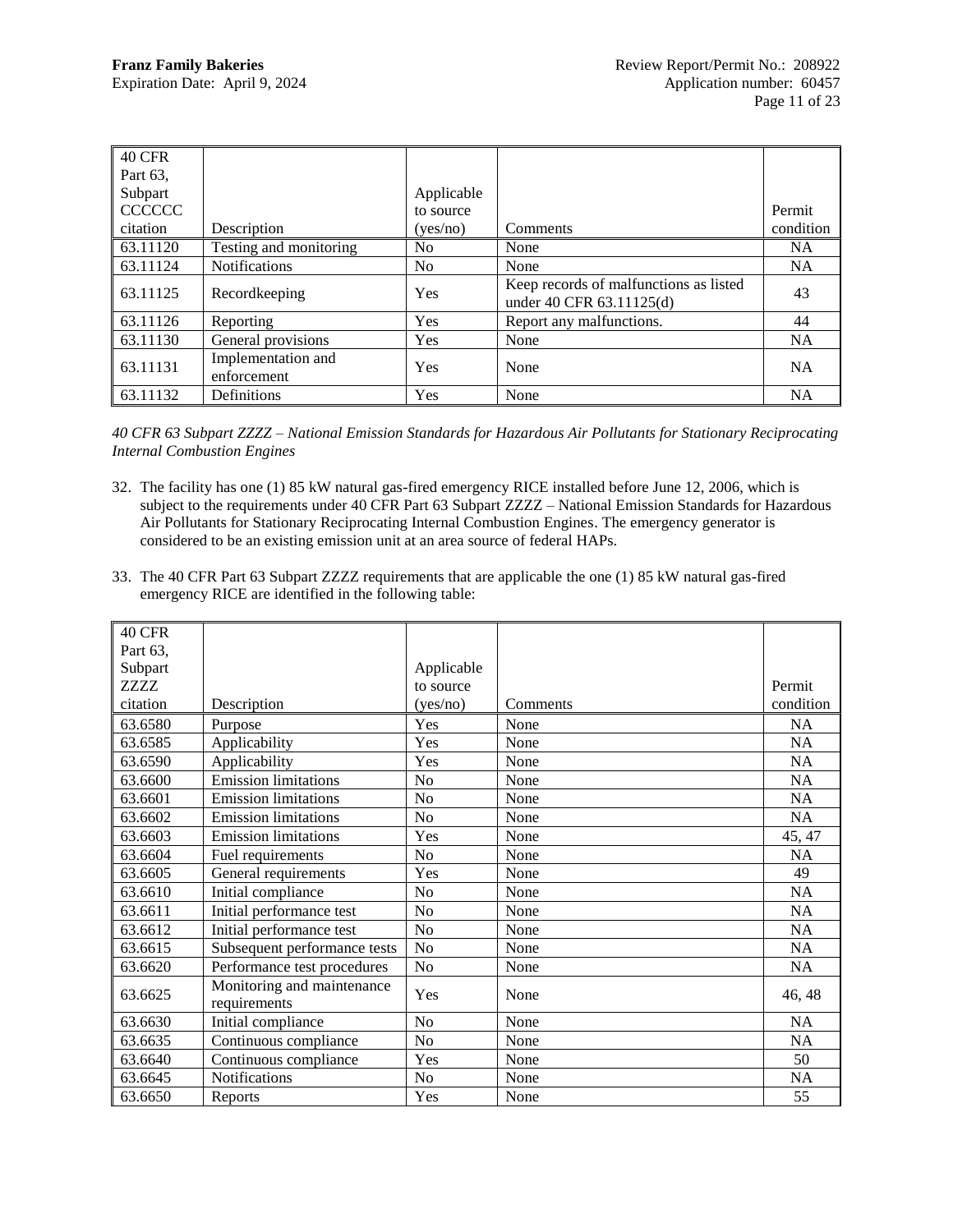| 40 CFR   |                                   |            |          |           |
|----------|-----------------------------------|------------|----------|-----------|
| Part 63, |                                   |            |          |           |
| Subpart  |                                   | Applicable |          |           |
| ZZZZ     |                                   | to source  |          | Permit    |
| citation | Description                       | (yes/no)   | Comments | condition |
| 63.6655  | Records                           | Yes        | None     | $51-54$   |
| 63.6660  | Record retention                  | <b>Yes</b> | None     | 56        |
| 63.6665  | General provisions                | Yes        | None     | <b>NA</b> |
| 63.6670  | Implementation and<br>enforcement | Yes        | None     | <b>NA</b> |
| 63.6675  | Definitions                       | Yes        | None     | <b>NA</b> |

### <span id="page-11-0"></span>**New Source Performance Standards**

34. This facility is not subject to any NSPS at this time.

# <span id="page-11-1"></span>**COMPLIANCE ASSURANCE MONITORING**

- 35. Title 40, Part 64 of the Code of Federal Regulations (CFR) contains Compliance Assurance Monitoring (CAM) requirements. CAM requirements apply to any Pollutant Specific Emissions Unit (PSEU) at a Part 70 source that meets the following criteria:
	- 35.a. The unit is subject to an emission limitation or standard for a regulated air pollutant;
	- 35.b. The unit uses a control device to achieve compliance with that emission limitation or standard;
	- 35.c. The unit, by itself, has potential pre-control emissions of the regulated air pollutant that would make it a major source (i.e. greater than 100 tons per year for criteria pollutants; greater than 10 tons per year for individual Federal HAPs); and
	- 35.d. The exemptions in 40 CFR §64.2(b) do not apply.
- 36. The only emission unit at this facility that uses a control device is EU-6. EU-6 has potential pre-control emissions of VOCs that exceed the major source threshold of 100 tons of VOC per year. However, EU-6 does not use the control device to achieve compliance with an emission limitation or standard. Thus, EU-6 is not subject to CAM.

<span id="page-11-2"></span>

| Emission<br>Unit | Pollutant | Does EU-6 emit<br>over 100 tons of<br>the Pollutant per<br>year | Does the EU-6<br>have a Control<br>Device for this<br>Pollutant | Is there an<br>Emission<br>Limitation or<br>Standard for this<br>Pollutant | Is EU-6 Subject<br>to CAM for the<br>Pollutant |
|------------------|-----------|-----------------------------------------------------------------|-----------------------------------------------------------------|----------------------------------------------------------------------------|------------------------------------------------|
| $EU-6$           | VOC       | Yes                                                             | Yes                                                             | No                                                                         | No                                             |

# **PLANT SITE EMISSION LIMITS, BASELINE EMISSION RATE AND SIGNIFICANT EMISSION RATE**

37. Provided below is a summary of the baseline emissions rate, netting basis, plant site emission limit, and emissions capacity.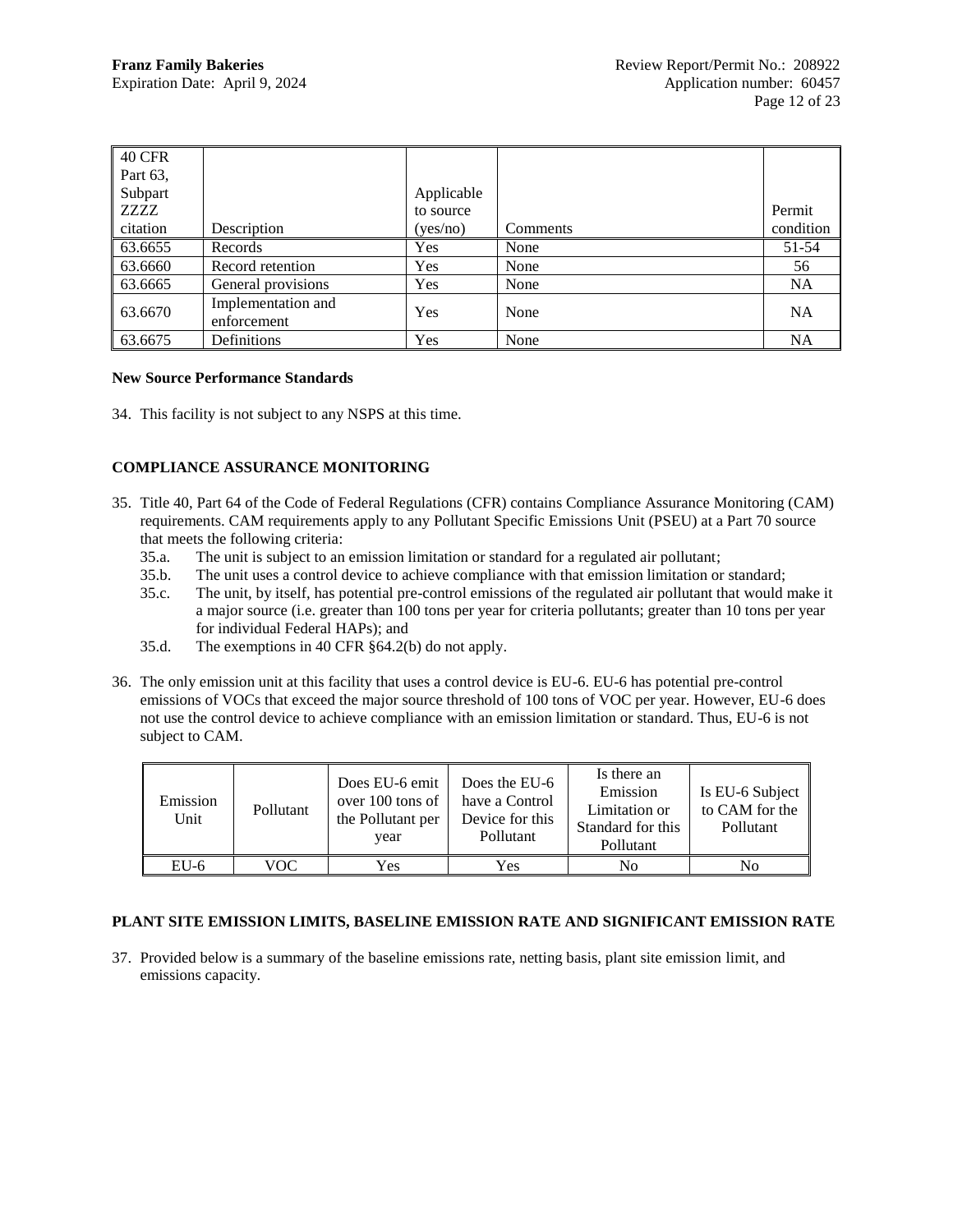|                       |                                                  |                       | <b>Netting Basis</b>  |                                      | Plant Site Emission Limit (PSEL)     |                                                            |                         |
|-----------------------|--------------------------------------------------|-----------------------|-----------------------|--------------------------------------|--------------------------------------|------------------------------------------------------------|-------------------------|
| Pollutant             | <b>Baseline</b><br>Emission<br>Rate<br>(tons/yr) | Previous<br>(tons/yr) | Proposed<br>(tons/yr) | Previous<br><b>PSEL</b><br>(tons/yr) | Proposed<br><b>PSEL</b><br>(tons/yr) | <b>PSEL</b><br>Increase over<br>netting basis<br>(tons/yr) | <b>SER</b><br>(tons/yr) |
| <b>PM</b>             |                                                  | 1                     |                       | 24                                   | 24                                   | 23                                                         | 25                      |
| $PM_{10}$             |                                                  | 1                     | 1                     | 14                                   | 14                                   | 13                                                         | 15                      |
| $PM_{2.5}$            | <b>NA</b>                                        | 1                     | 1                     | 9                                    | 9                                    | 8                                                          | 10                      |
| SO <sub>2</sub>       | $\Omega$                                         | <b>NA</b>             | <b>NA</b>             | <b>NA</b>                            | <b>NA</b>                            |                                                            | 40                      |
| <b>NO<sub>x</sub></b> | $\Omega$                                         | $\Omega$              | $\Omega$              | 39                                   | 39                                   | 39                                                         | 40                      |
| CO                    | $\Omega$                                         | $\mathbf{0}$          | $\Omega$              | 99                                   | 99                                   | 99                                                         | 100                     |
| <b>VOC</b>            | 98                                               | 98                    | 98                    | 137                                  | 137                                  | 39                                                         | 40                      |
| <b>GHG</b>            | 3,235                                            | <b>NA</b>             | 3,235                 | <b>NA</b>                            | 74,000                               | 70,765                                                     | 75,000                  |

38. The baseline emission rates were established based upon the following:

- 38.a. The baseline emission rates for all regulated pollutants except PM2.5 and GHGs were determined in previous permitting actions and there are no changes.
- 38.b. A baseline emission rate is not established for  $PM_{2.5}$  in accordance with LRAPA 42-0048(3). This is a change from other reviews under previous permit actions.
- 38.c. This review report establishes the baseline emission rate for GHGs. The baseline emission rate for greenhouse gases (GHG) is based on the natural gas usage during the consecutive 12-month period of calendar year 2009. Based upon the emission inventory, the facility combusted 553,708 therms of gas during this period resulting in approximately 3,235 tons of GHGs as  $CO<sub>2</sub>$  equivalents.
- 39. The netting basis was established based upon the following:
	- 39.a. Under LRAPA 42-0046(b), a source's initial netting basis for  $PM_{2.5}$  is equal to the overall  $PM_{2.5}$ fraction of the  $PM_{10}$  PSEL in effect on May 1, 2011 multiplied by the  $PM_{10}$  netting basis in effect on May 1, 2011. As the  $PM_{10}$  resulting from this facility is predominately resulting from combustion sources and bin vent baghouses, LRAPA assumes the  $PM_2$ , fraction was greater than 50% of the  $PM_{10}$ fraction. Due to rounding, the  $PM<sub>2.5</sub>$  netting basis is established at 1 ton per year.
	- 39.b. No netting basis is established for  $SO<sub>2</sub>$  because no PSELs are required for any regulated pollutant that will be emitted at less than the de minimis emission level listed in LRAPA Title 12 from the entire source as listed in LRAPA 42-0020(3)(a).
	- 39.c. The netting basis is equal to the baseline emission rates for all pollutants except fine particulates  $(PM<sub>2.5</sub>)$ , since the facility has not had any Prevention of Significant Deterioration approvals under 38-0060. The netting basis for  $PM_{2.5}$  is being established for the first time in this permit action in accordance with 42-0046(2)(b).
- 40. The PSELs were established based upon the following:
	- 40.a. The facility requested source specific PSELs for PM,  $PM_{10}$ ,  $PM_{2.5}$ , NOx, CO and GHGs be set at the generic PSEL level in order to maintain the netting basis for these pollutants, as applicable, as allowed under LRAPA 42-0020(4)(b).
	- 40.b. The facility requested an increase in the VOC PSEL of 39 tons per year under the Standard ACDP issued on September 3, 2010. The Standard ACDP application was also accompanied by an initial application to obtain a Title V permit.
	- 40.c. The facility has not requested any changes in the facility PSELs as part of this Title V permit renewal.
	- 40.d. The annual PSEL for VOCs applies to any 13 consecutive 4-week period, and the annual PSEL for all other pollutants applies to any 12-consecutive calendar month period.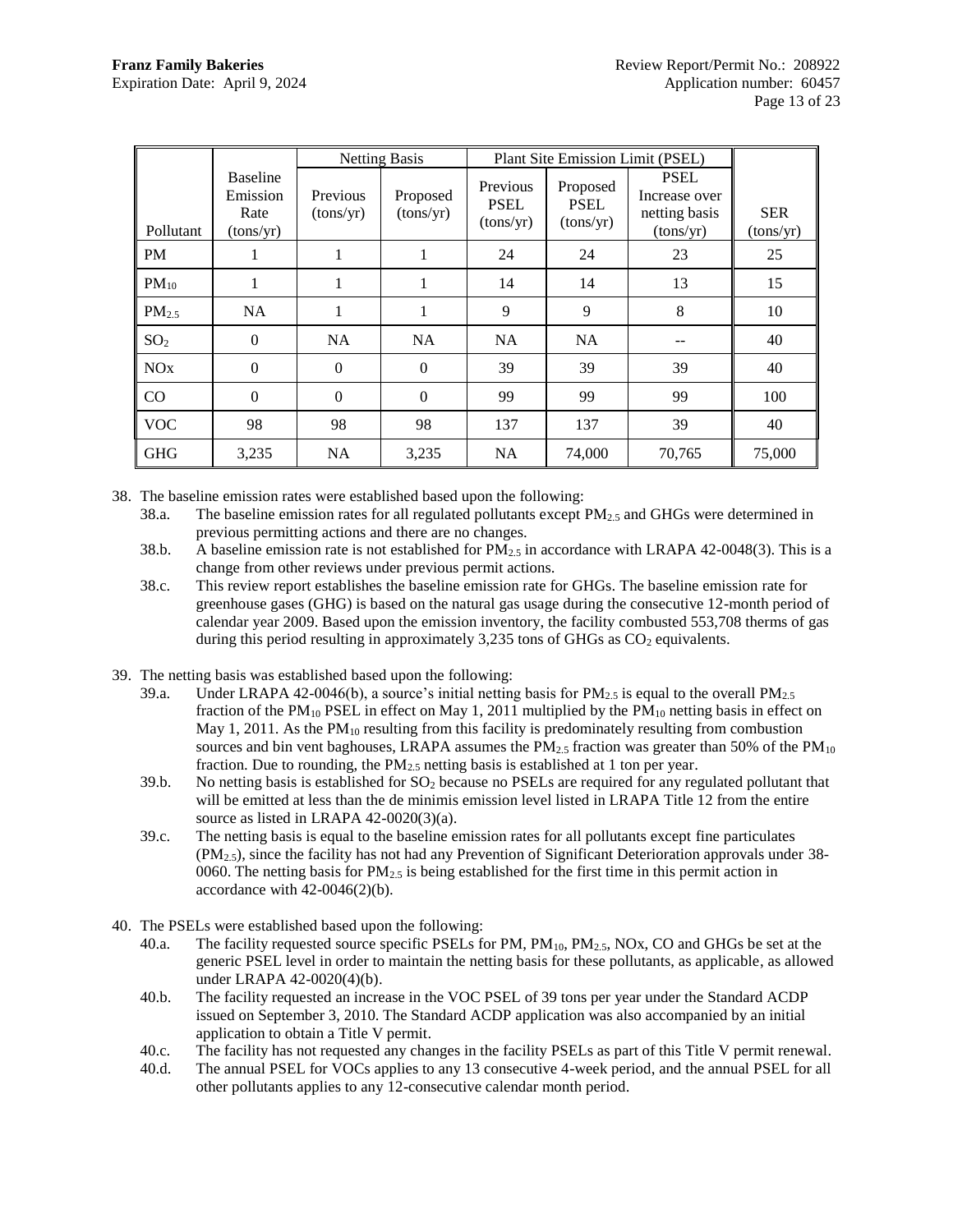## **UNASSIGNED EMISSIONS AND EMISSION REDUCTION CREDITS**

41. The facility has zero (0) tons/year of unassigned emissions as shown in the table below. Unassigned emissions are equal to the netting basis minus the source's current PTE, minus any banked emission reduction credits. The facility has zero (0) tons of emission reduction credits. In accordance with LRAPA 42-0055 the maximum unassigned emissions may not be more than the SER.

<span id="page-13-0"></span>

| Pollutant         | Unassigned<br>Emissions (tons/yr) | <b>Emission Reduction</b><br>Credits (tons/yr) | SER (tons/yr) |
|-------------------|-----------------------------------|------------------------------------------------|---------------|
| PM                |                                   |                                                | 25            |
| $PM_{10}$         |                                   |                                                | 15            |
| PM <sub>2.5</sub> |                                   |                                                | 10            |
| SO <sub>2</sub>   |                                   |                                                | 40            |
| NO <sub>x</sub>   |                                   |                                                | 40            |
| CO                |                                   |                                                | 100           |
| <b>VOC</b>        |                                   |                                                | 40            |
| <b>GHGs</b>       |                                   |                                                | 75,000        |

# **SIGNIFICANT EMISSION RATE**

42. The proposed PSEL is equal to the previously established PSEL. There are no increases in the PSEL being requested with this Title V permit action. An analysis of the proposed PSEL increases over the Netting Basis is shown in the following table:

<span id="page-13-1"></span>

|                   |            | Requested<br>Increase Over | <b>Increase Due</b><br>to Utilizing<br>Capacity That<br>Existed In | Increase Due to<br>Physical<br>Changes or<br>Changes In | Increase Due to   |
|-------------------|------------|----------------------------|--------------------------------------------------------------------|---------------------------------------------------------|-------------------|
|                   | <b>SER</b> | <b>Previous</b>            | The Baseline                                                       | The Method of                                           | Use of Generic    |
| Pollutant         | (tons/yr)  | <b>Netting Basis</b>       | Period                                                             | Operation                                               | <b>PSEL Level</b> |
| <b>PM</b>         | 25         | 23                         | $\theta$                                                           | 0                                                       | 23                |
| $PM_{10}$         | 15         | 13                         | $\overline{0}$                                                     | $\Omega$                                                | 13                |
| PM <sub>2.5</sub> | 10         | 8                          | $\theta$                                                           | $\Omega$                                                | 8                 |
| SO <sub>2</sub>   | 40         |                            |                                                                    |                                                         |                   |
| NO <sub>x</sub>   | 40         | 39                         | $\overline{0}$                                                     | $\theta$                                                | 39                |
| $\rm CO$          | 100        | 99                         | $\overline{0}$                                                     | $\theta$                                                | 99                |
| <b>VOC</b>        | 40         | 39                         | $\overline{0}$                                                     | $\theta$                                                | 39                |
| <b>GHGs</b>       | 75,000     | 70,765                     | $\theta$                                                           | $\theta$                                                | 70,765            |

# <span id="page-13-2"></span>**HAZARDOUS AIR POLLUTANTS (HAPs)**

43. This facility is not a major source of federal HAPs because potential federal HAPs emissions are less than 10 tons per year for any single HAP and 25 tons per year for the aggregate of federal HAPs. As such, the facility is considered an area source. Emissions factors for estimating HAP emissions are shown in the attached Emission Detail Sheets.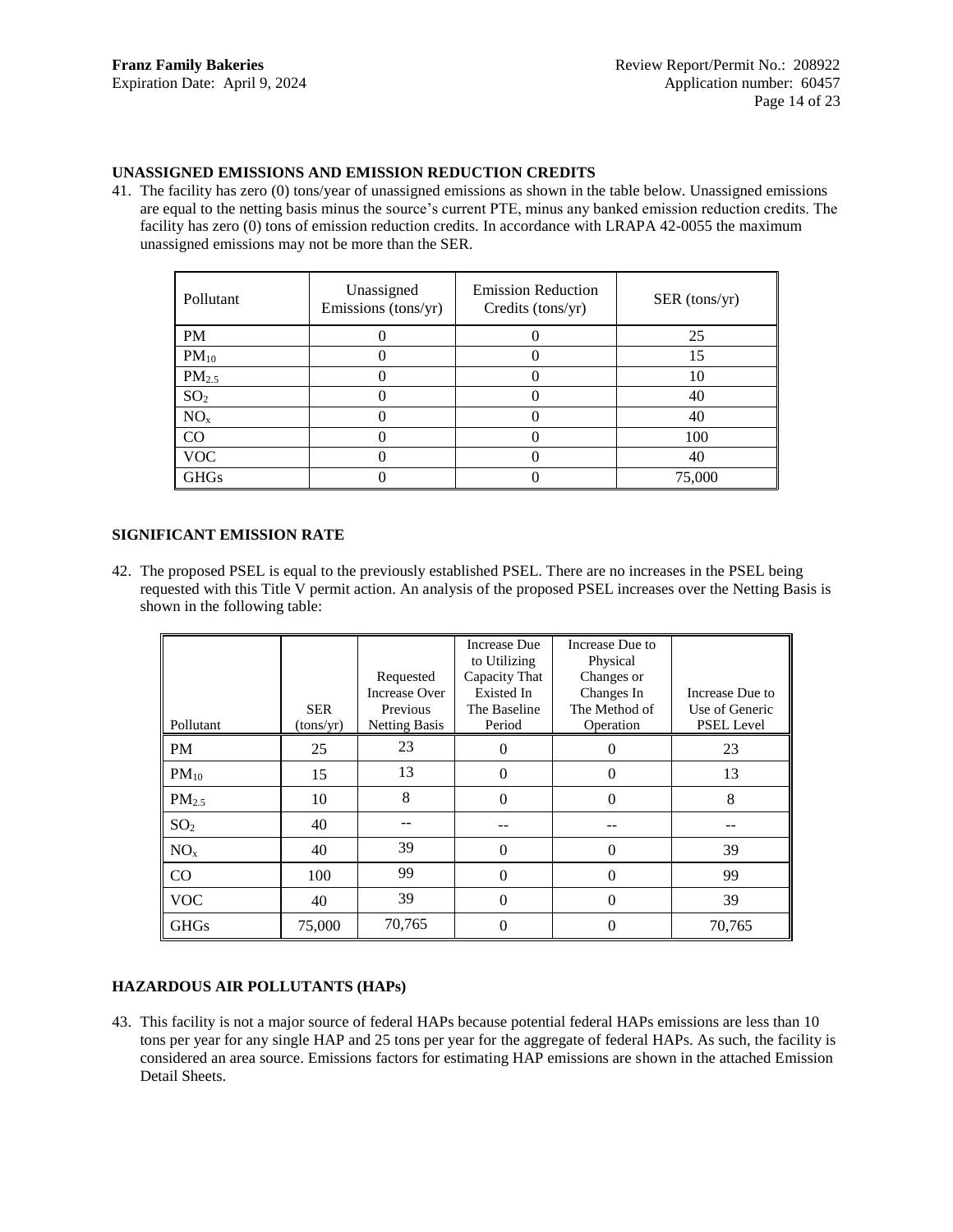<span id="page-14-0"></span>

|                                 | Potential to Emit |
|---------------------------------|-------------------|
| Pollutant                       | (tons/year)       |
| Acetaldehyde                    | 192               |
| <b>Total NG Combustion HAPs</b> | 0.33              |
| Total $HAPs =$                  | フ フミ              |

# **TITLE V PERMIT CHANGE LOG**

44. The following is a list of condition-by-condition changes between the previous permit and the proposed permit:

| New Permit<br>Condition<br>Number | Old Permit<br>Condition<br>Number | Description of change                                                                                                                | Reason for change                                                                                                                            |
|-----------------------------------|-----------------------------------|--------------------------------------------------------------------------------------------------------------------------------------|----------------------------------------------------------------------------------------------------------------------------------------------|
| 1                                 | $\mathbf{1}$                      | Added citation authority                                                                                                             | Clarity                                                                                                                                      |
| 2                                 | $\overline{2}$                    | Updated condition numbers that are only<br>enforceable by LRAPA                                                                      | SIP approved regulations have<br>changed                                                                                                     |
| 3                                 | 3                                 | Added EU-1B and EU-6. Updated<br>aggregate insignificant activities.                                                                 | New process line constructed under<br>Addendum #1 - Minor Modification<br>issued on 04/17/2018 and off permit<br>change approved 11/16/2018. |
| 4                                 | $\overline{4}$                    | Revised to include the most current<br>regulatory language                                                                           | LRAPA rules were amended on<br>01/11/2018.                                                                                                   |
| 5                                 | 5                                 | No change                                                                                                                            | <b>NA</b>                                                                                                                                    |
| 6                                 | 6                                 | Revised to reflect the most current<br>language. Clarified citation authority.                                                       | Clarity and consistency.                                                                                                                     |
| 7                                 | 7                                 | Revised to reflect the most current<br>language.                                                                                     | Clarity and consistency.                                                                                                                     |
| 8                                 | $-$                               | Added applicable requirement.                                                                                                        | Title V permits must include all<br>applicable requirements.                                                                                 |
| 9                                 | 8                                 | Revised to include LRAPA notification<br>requirements and reporting requirements.                                                    | Title V permit must include<br>compliance demonstration,<br>monitoring and recordkeeping for all<br>applicable requirements.                 |
| 10                                | 9                                 | No change                                                                                                                            | <b>NA</b>                                                                                                                                    |
| 11                                | 10                                | Removed references to fugitive emissions.<br>This regulation only applies to direct<br>source emissions.                             | <b>LRAPA</b> rules were amended on<br>01/11/2018.                                                                                            |
| 12                                | 11                                | Revised the permit language to reflect the<br>regulatory text.                                                                       | LRAPA rules were amended on<br>01/11/2018.                                                                                                   |
| 13                                | 12                                | No change                                                                                                                            | <b>NA</b>                                                                                                                                    |
| 14                                | $-$                               | Added opacity requirement for equipment<br>authorized under Amendment #1 - Minor<br>Modification issued on 04/17/2018.               | Title V permits must include all<br>applicable requirements.                                                                                 |
| 15                                | --                                | Added particulate matter requirement for<br>equipment authorized under Amendment<br>#1 - Minor Modification issued on<br>04/17/2018. | Title V permits must include all<br>applicable requirements.                                                                                 |
| 16                                | $-$                               | Added applicable requirements for new<br>silos                                                                                       | Title V permits must include all<br>applicable requirements.                                                                                 |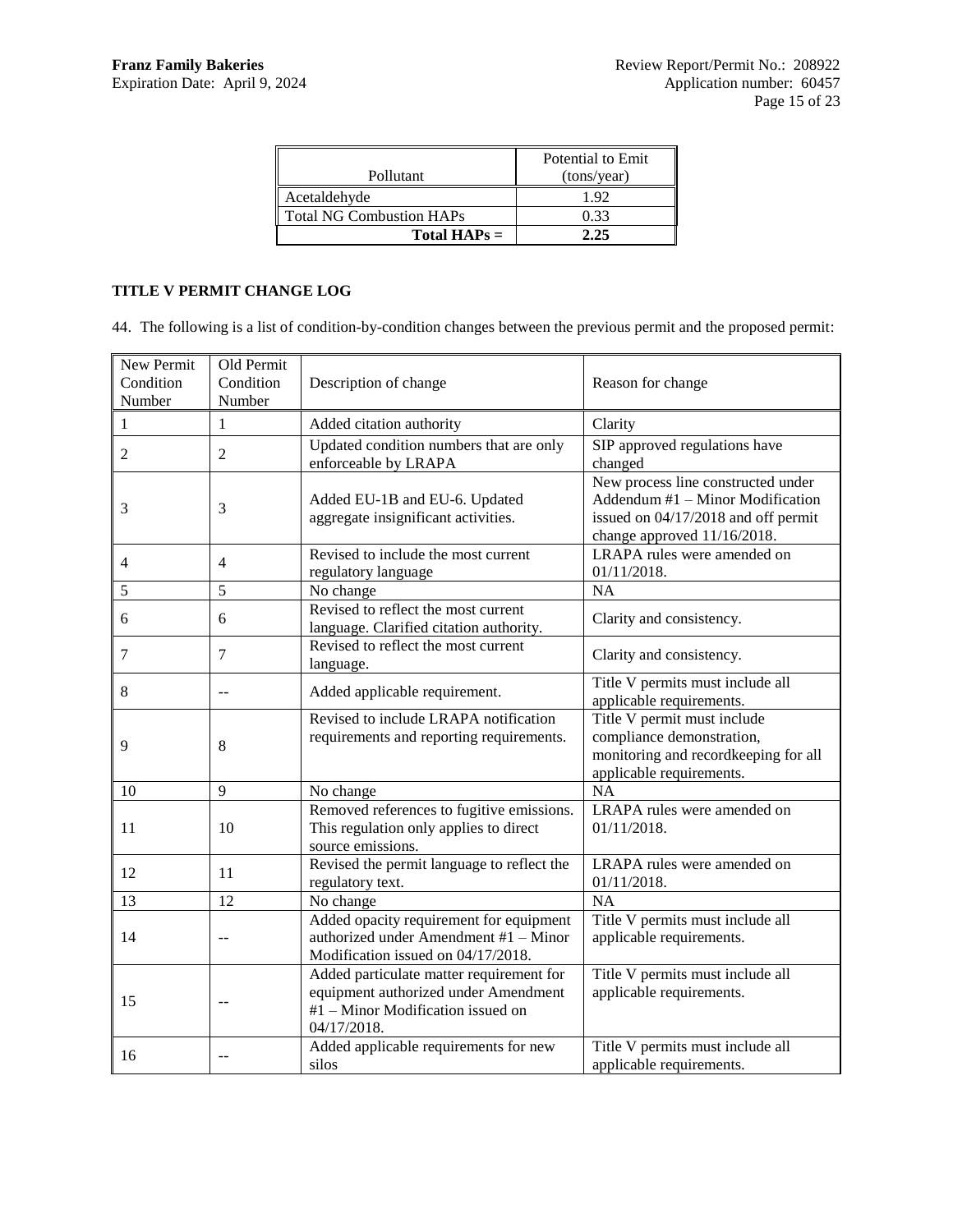| New Permit<br>Condition<br>Number    | Old Permit<br>Condition<br>Number             | Description of change                                                                                                                                   | Reason for change                                                                                                            |
|--------------------------------------|-----------------------------------------------|---------------------------------------------------------------------------------------------------------------------------------------------------------|------------------------------------------------------------------------------------------------------------------------------|
| $17 - 22$                            |                                               | <b>Incorporated conditions from Amendment</b><br>#1 - Minor Modification issued on<br>04/17/2018.                                                       | Title V permits must include all<br>applicable requirements.                                                                 |
| 23                                   | 16                                            | Revised and expanded                                                                                                                                    | LRAPA rules were amended on<br>01/11/2018.                                                                                   |
| 24-39                                | $13 - 15$                                     | Revised to include all applicable<br>requirements from LRAPA 44-170<br>through 44-290                                                                   | Title V permit must include<br>compliance demonstration,<br>monitoring and recordkeeping for all<br>applicable requirements. |
| 40-44                                | $-$                                           | Added applicable 40 CFR 63 subpart<br><b>CCCCCC</b> requirements                                                                                        | Title V permits must include all<br>applicable requirements.                                                                 |
| $45 - 56$                            | $-$                                           | Added applicable 40 CFR 63 subpart<br>ZZZZ requirements.                                                                                                | Title V permits must include all<br>applicable requirements.                                                                 |
| 57                                   | 17                                            | Included PSELs for GHGs.                                                                                                                                | GHGs became regulated air pollutants<br>during the previous permit term.                                                     |
| 58                                   | 18                                            | No change                                                                                                                                               | <b>NA</b>                                                                                                                    |
| 59                                   | 19                                            | Modified to reflect changes in<br>Amendment #1 - Minor Modification<br>issued on 04/17/2018.                                                            | Title V permits must include all<br>applicable requirements.                                                                 |
| 60                                   | 20                                            | No change                                                                                                                                               | <b>NA</b>                                                                                                                    |
| 61                                   | 21                                            | Updated the table to include GHG<br>emission factors for applicable emission<br>units from Amendment $#1$ – Minor<br>Modification issued on 04/17/2018. | GHGs became regulated air pollutants<br>during the previous permit term.                                                     |
| 62                                   | 22                                            | No change                                                                                                                                               | <b>NA</b>                                                                                                                    |
| 63                                   | 23                                            | Updated citation authority.                                                                                                                             | Clarity and consistency.                                                                                                     |
| 64                                   |                                               | Added general testing requirements from<br>Amendment #1 - Minor Modification<br>issued on 04/17/2018.                                                   | Title V permits must include all<br>applicable requirements.                                                                 |
| 65-68                                | 24-27                                         | No change                                                                                                                                               | <b>NA</b>                                                                                                                    |
| 69                                   | $-$                                           | Added general recordkeeping requirement<br>from Amendment $#1$ – Minor<br>Modification issued on 04/17/2018.                                            | Title V permits must include all<br>applicable requirements.                                                                 |
| 70                                   | 28                                            | Updated citation authority                                                                                                                              | Clarity and consistency.                                                                                                     |
| 71-72                                | 29-30                                         | No change                                                                                                                                               | <b>NA</b>                                                                                                                    |
| --                                   | 31                                            | Condition removed and replaced with<br>Condition 45 from Amendment #1 -<br>Minor Modification issued on 04/17/2018.                                     | Title V permits must include all<br>applicable requirements.                                                                 |
| 73-75                                | 32-34                                         | No change                                                                                                                                               | <b>NA</b>                                                                                                                    |
| 76                                   | $-$                                           | Added GHG reporting language.                                                                                                                           | Title V permits must include all<br>applicable requirements.                                                                 |
| 77                                   | 35                                            | Updated the address for US EPA                                                                                                                          | Standard permit template language                                                                                            |
| 78-81                                | 36-38                                         | No change                                                                                                                                               | NA                                                                                                                           |
| 82                                   | $\mathord{\hspace{1pt}\text{--}\hspace{1pt}}$ | Included a non-applicable requirements<br>table                                                                                                         | Informational.                                                                                                               |
| General<br>Conditions<br>G1. - G 29. | General<br>Conditions<br>G1. - G28.           | Updated general conditions to most recent<br>template                                                                                                   | Standard permit template language                                                                                            |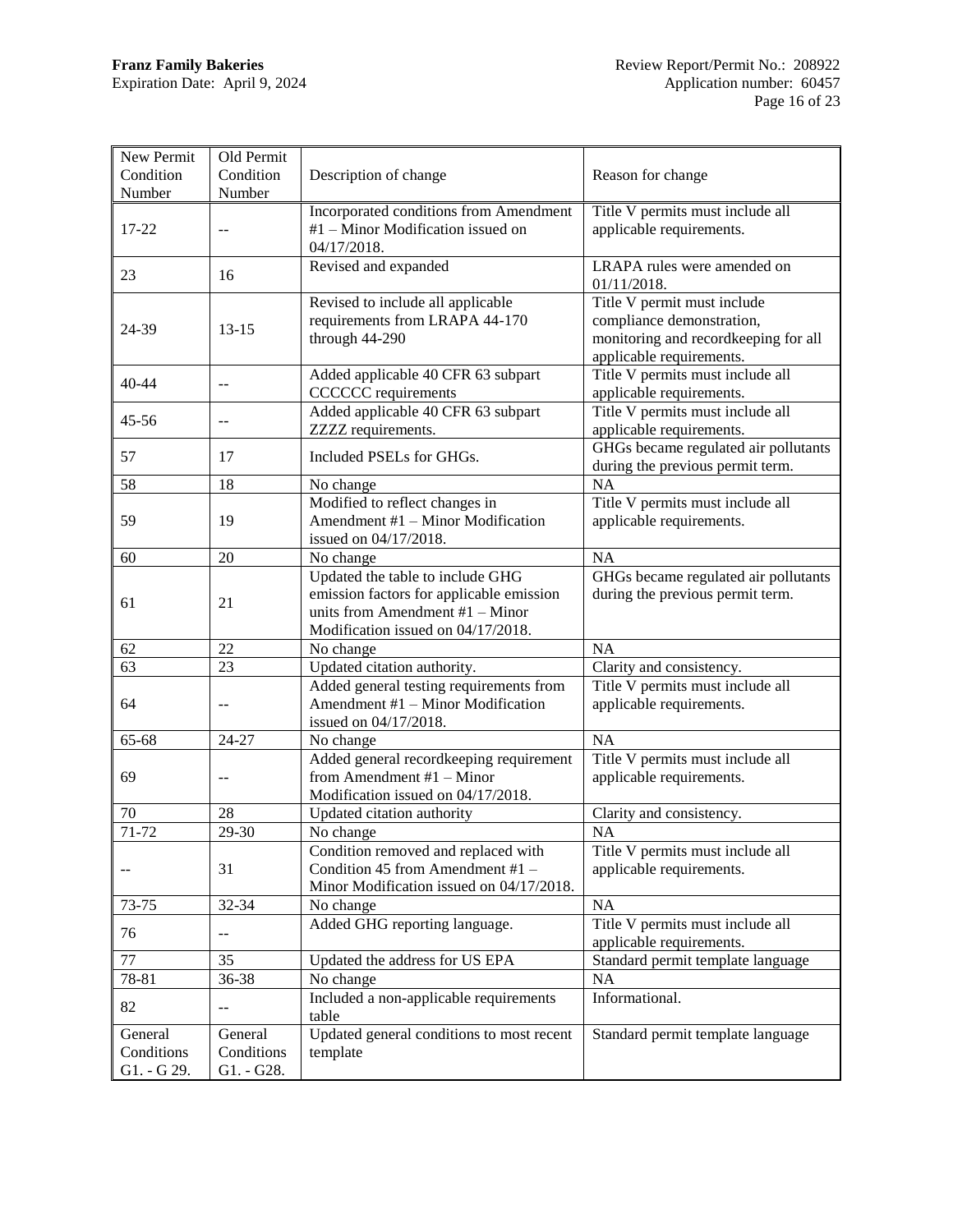# <span id="page-16-0"></span>**GENERAL RECORDKEEPING REQUIREMENTS**

45. The permit includes requirements for maintaining records of all testing, monitoring, and production information necessary for assuring compliance with the standards and calculating plant site emissions. The records of all monitoring specified in the Title V permit must be kept at the plant site for at least 5 years.

### **GENERAL REPORTING REQUIREMENTS**

46. The permit includes a requirement for submitting semi-annual and annual monitoring reports that include semiannual compliance certifications. Excess emissions are required to be reported to LRAPA immediately as well as in a logbook attached to the annual report. Emissions fees reports are required annually.

### **COMPLIANCE HISTORY**

47. This facility is regularly inspected by LRAPA. The following table indicates the compliance history of this facility since the issuance of the last Title V operation permit on June 15, 2011

<span id="page-16-2"></span><span id="page-16-1"></span>

| Type of Inspection                | Date       | Results       |
|-----------------------------------|------------|---------------|
| <b>Full Compliance Evaluation</b> | 01/19/2012 | In compliance |
| <b>Full Compliance Evaluation</b> | 04/08/2013 | In compliance |
| <b>Full Compliance Evaluation</b> | 07/23/2015 | In compliance |
| <b>Full Compliance Evaluation</b> | 07/27/2017 | In compliance |

48. Since the issuance of the last Title V operation permit on June 15, 2011, LRAPA has not issued any violation notices to or taken any enforcement action against this facility.

### <span id="page-16-3"></span>**SOURCE TEST RESULTS**

49. No source testing has been conducted at this facility. Under the minor modification to the Title V permit issued on April 17, 2018, the permittee is required to test the RCO within 12 months of startup to demonstrate the oxidizer is capable of operating with a destruction efficiency of at least 95%. During the same testing, the permittee is required to perform visible emissions testing for a period of at least six minutes for each of the three required test runs.

# <span id="page-16-4"></span>**PUBLIC NOTICE**

50. This permit was on public notice from February 22, 2019 to March 27, 2019. No comments were submitted in writing during the comment period. No public hearing was requested by 10 or more individuals or one person representing a group of 10 or more individuals. After the comment period and hearing, if requested, LRAPA will review the comments and modify the permit as may be appropriate. A proposed permit will then be sent to EPA for a 45-day review period. LRAPA may request and EPA may agree to an expedited review of 5 days if there were no substantive or adverse comments during the comment period.

If the EPA does not object in writing, any person may petition the EPA within 60 days after the expiration of EPA's 485-day review period to make such objection. Any such petition must be based only on objections to the permit that were raised with reasonable specificity during the public comment period provided for in OAR 340-218-0210, unless the petitioner demonstrates that it was impracticable to raise such objections within such period, or unless the grounds for such objection arose after such period.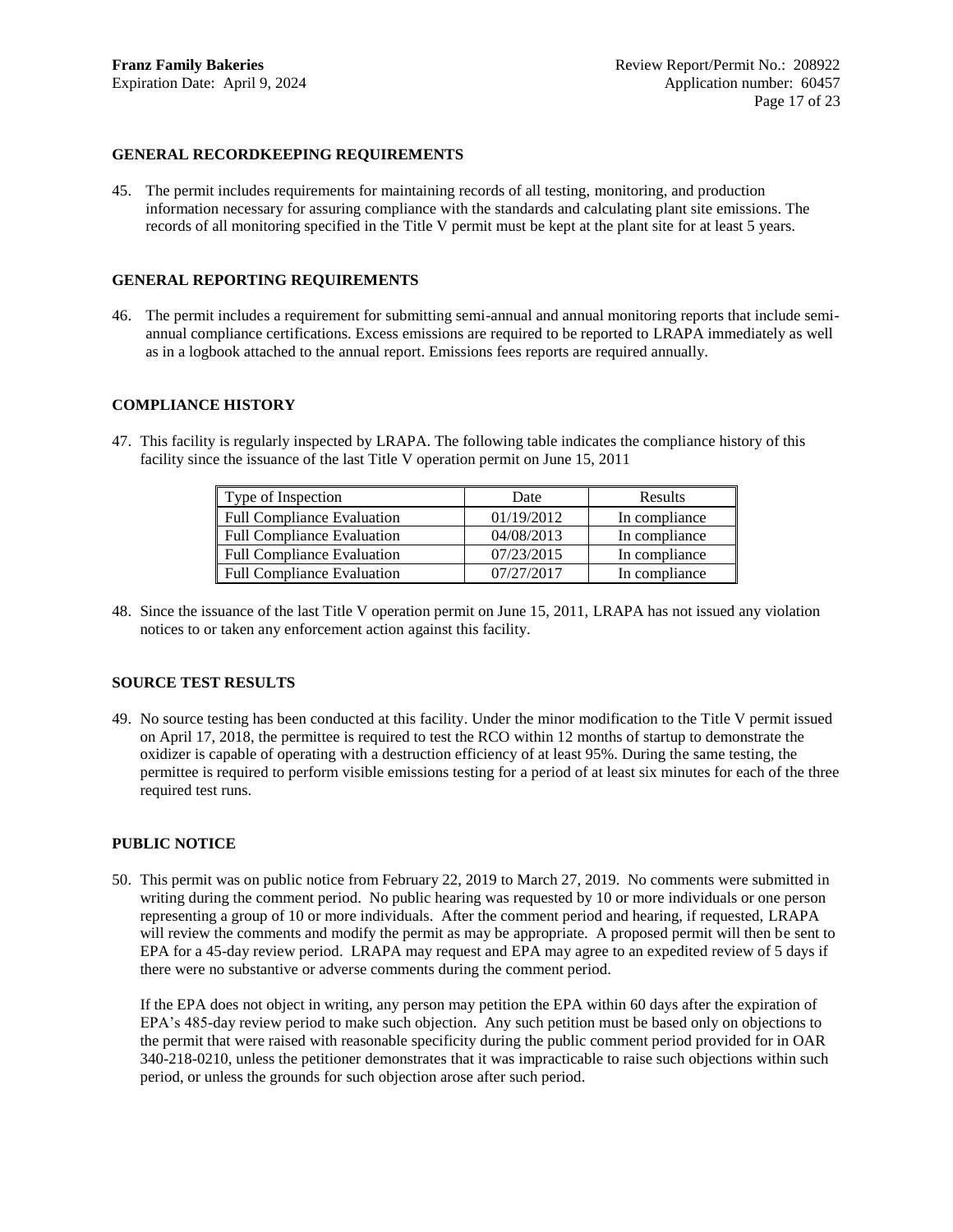## <span id="page-17-0"></span>**EPA REVIEW**

51. This proposed permit was sent to EPA on April 4,2019, for a 45-day review period. Because no adverse comments were received and there were no substantive changes to the permit after the public comment period, LRAPA requested and EPA agreed to expedited review. The public will have 105 days (45-day EPA review period plus 60 days) from the date the proposed permit was sent to EPA to appeal the permit with EPA.

JJW/CMW 04/09/2019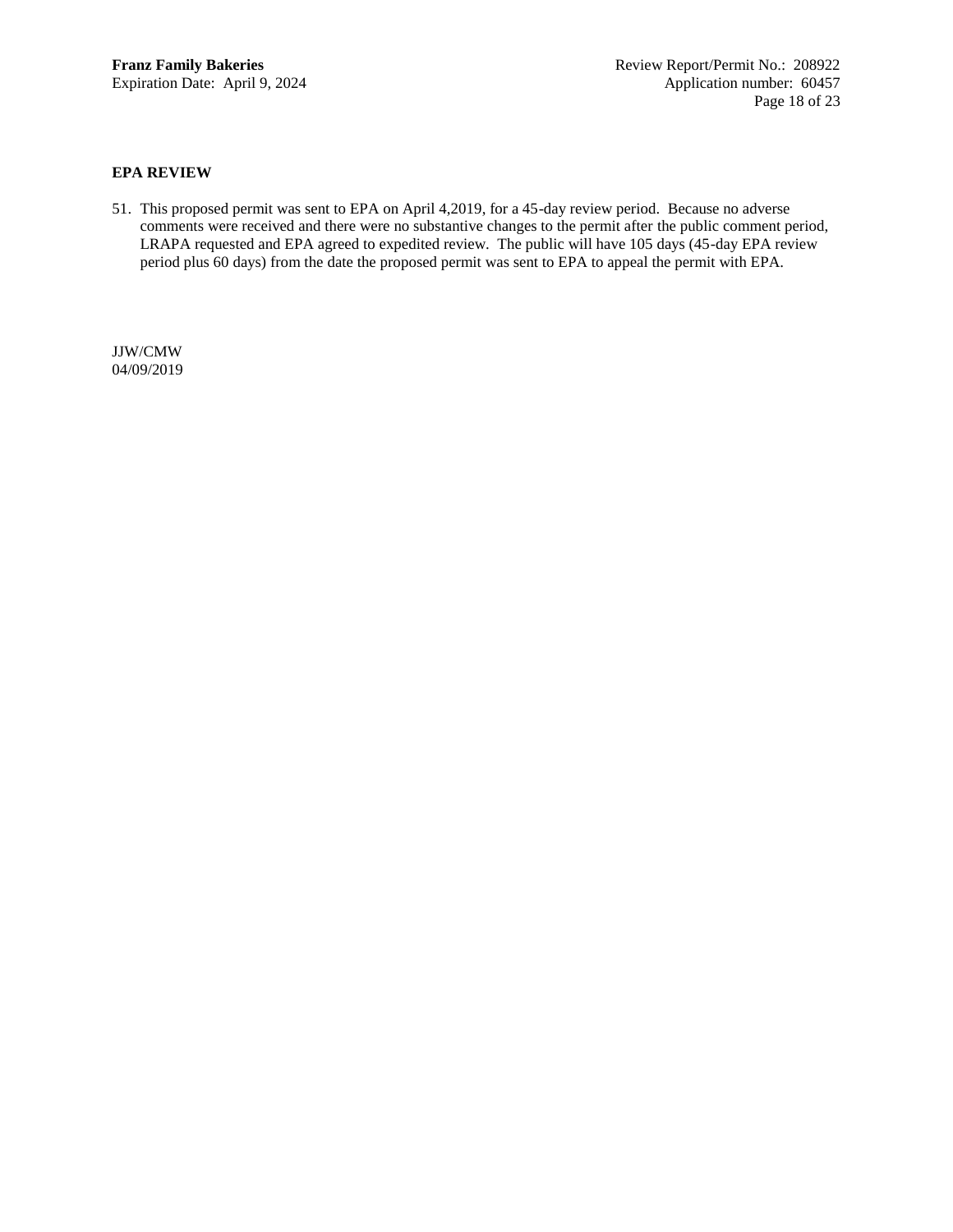#### **Facility Emission Summary**

| <b>EU ID</b>  | <b>Emission Unit Description</b>                   | PM   | <b>PM10</b> | <b>PM2.5</b> | SO <sub>2</sub> | <b>NOx</b> | CO   | <b>VOC</b> | GHG    |
|---------------|----------------------------------------------------|------|-------------|--------------|-----------------|------------|------|------------|--------|
| <b>EU-1A</b>  | Seven (7) Bulk Flour Silos                         | 2.79 | 2.79        | 2.79         |                 |            |      |            |        |
| <b>EU-1B</b>  | Six (6) Bulk Flour Silos                           | 1.80 | 1.80        | 1.80         |                 |            |      |            |        |
| <b>EU-5</b>   | <b>Gasoline Dispensing Facility (GDF)</b>          |      |             |              |                 |            |      |            |        |
| $EU-2$        | 7.5 MMBtu/hr Thermal Oil System, natural gas fired | 0.08 | 0.08        | 0.08         | 0.05            | 3.22       | 2.71 |            | 3,839  |
| <b>EU-3</b>   | 12 MMBtu/hr Bread Oven, Process Line 1             | 0.13 | 0.13        | 0.13         | 0.09            | 5.15       | 4.33 | 137        | 6,142  |
| <b>EU-4</b>   | 6.1 MMBtu/hr Bun Oven, Process Line 2              | 0.07 | 0.07        | 0.07         | 0.04            | 2.62       | 2.20 |            | 3,122  |
| <b>EU-6</b>   | 7.1 MMBtu/hr Bread Oven, Process Line 3            | 0.15 | 0.15        | 0.15         | 0.10            | 6.00       | 5.04 |            | 7,153  |
| <b>EU-AIA</b> | <b>Total Aggregate Insignificant Emissions</b>     | 1.00 | 1.00        | 1.00         |                 |            |      |            |        |
|               | $Total =$                                          | 6.01 | 6.01        | 6.01         | 0.29            | 17.0       | 14.3 | 137        | 20,255 |

Note: The total emissions of VOCs from significant and aggregate insignificant emissions must not exceed 137 TPY.

#### **Aggregate Insignificant Emissions**

| $\sim$        |                                           |           |                          |              |                          |                          |                          |                          |            |
|---------------|-------------------------------------------|-----------|--------------------------|--------------|--------------------------|--------------------------|--------------------------|--------------------------|------------|
| <b>EU ID</b>  | <b>Emission Unit Description</b>          | <b>PM</b> | <b>PM10</b>              | <b>PM2.5</b> | <b>SO2</b>               | <b>NOx</b>               | CO                       | <b>VOC</b>               | <b>GHG</b> |
| <b>EU-AIA</b> | <b>Gasoline Dispensing Facility (GDF)</b> | $\sim$    | $\overline{\phantom{a}}$ | $\sim$       | $\sim$                   | $\sim$                   | $\sim$                   | 0.29                     | --         |
| <b>EU-AIA</b> | <b>Dump Station</b>                       | 0.30      | 0.30                     | 0.30         | $\overline{\phantom{a}}$ | $\overline{\phantom{a}}$ | $\overline{\phantom{a}}$ | $\overline{\phantom{a}}$ | --         |
|               | $Total =$                                 | 0.30      | 0.30                     | 0.30         | 0.0                      | 0.0                      | 0.0                      | 0.29                     |            |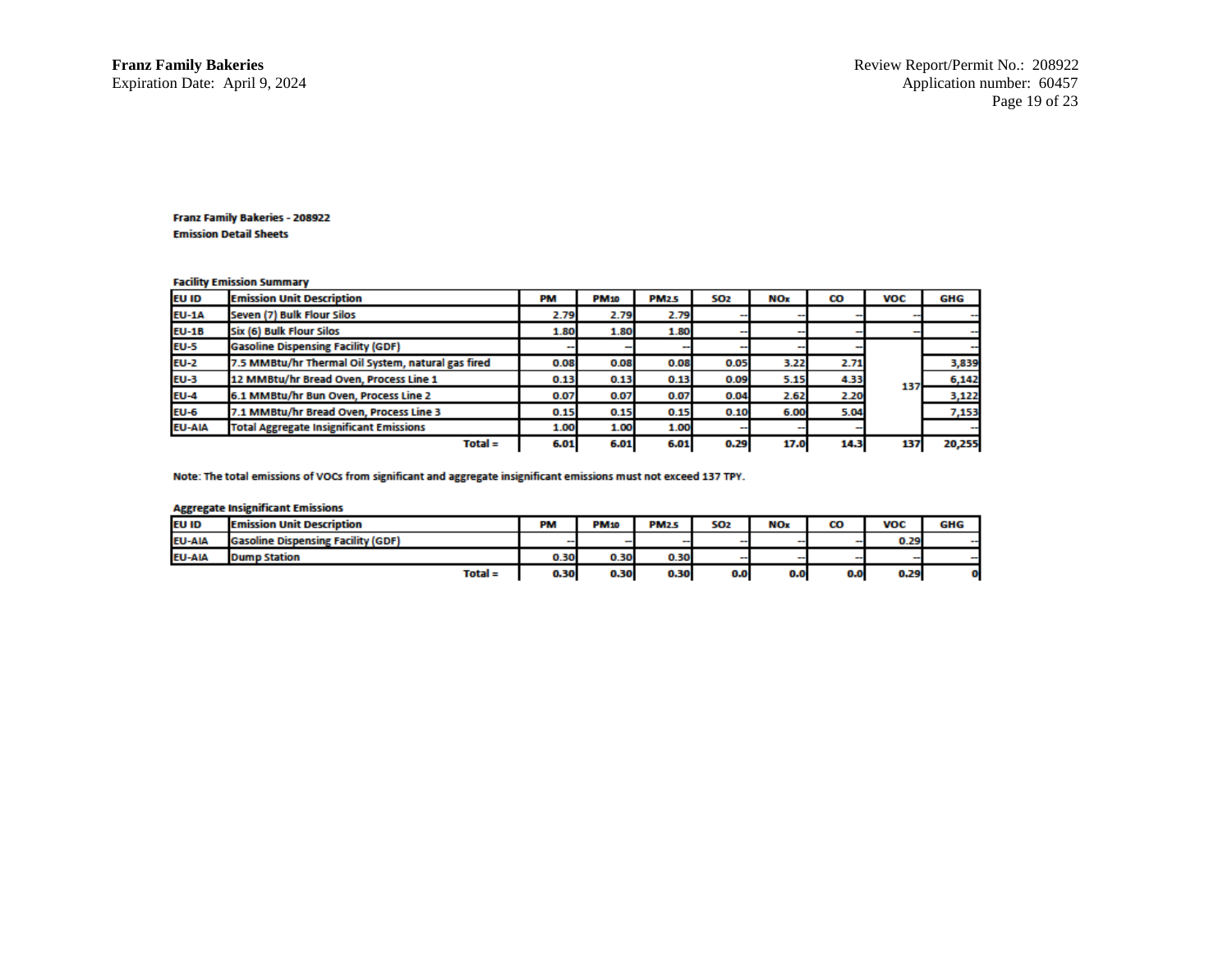**Natural Cas Combustion Units** 

| EU ID       | <b>Emission Unit</b>                   | Rating | Unit     |  |  |  |  |
|-------------|----------------------------------------|--------|----------|--|--|--|--|
| <b>EU-2</b> | <b>Thermal Oil System</b>              | 7.5    | MMBtu/hr |  |  |  |  |
| <b>EU-3</b> | <b>Bread Oven, Process Line 1</b>      | 12     | MMBtu/hr |  |  |  |  |
| $EU-4$      | <b>Bun Oven, Process Line 2</b>        | 6.1    | MMBtu/hr |  |  |  |  |
| $EU-6$      | <b>Bread Oven, Process Line 3</b>      | 7.1    | MMBtu/hr |  |  |  |  |
| $EU-6$      | <b>Regenerative Catalytic Oxidizer</b> | 6.875  | MMBtu/hr |  |  |  |  |
| α           | <b>Crouton Dryer</b>                   | 0.75   | MMBtu/hr |  |  |  |  |
|             | Total                                  | 40.32  | MMBtu/hr |  |  |  |  |

#### Avg. Gross Heat Value of Natural Gas 1020 MMBtu/MMCF

#### **Natural Gas Combustion Emissions**

|             | PM            |         |                | PM <sub>10</sub> | <b>PM<sub>2.5</sub></b> |         | <b>SO2</b>   |         | NOx   |       | co    |      | <b>VOC</b>    |         | <b>GHGs</b> |
|-------------|---------------|---------|----------------|------------------|-------------------------|---------|--------------|---------|-------|-------|-------|------|---------------|---------|-------------|
| EU ID       | lb/hr         | ΤΡΥ     | lb/hr          | TΡY              | lb/hr                   | TPY     | lb/hr        | TPY     | lb/hr | TΡY   | lb/hr | TPY  | lb/hr         | TΡY     | TP١         |
| <b>EU-2</b> | <b>.8E-02</b> | 0.08    | $1.8E - 02$    | 0.08             | 1.8E-02                 | 0.08    | $4.9E - 07$  | 5.5E-02 | 0.74  | 3.22  | 0.62  | 2.71 | 4.OE-02       | 0.18    | 3,839       |
| <b>EU-3</b> | 2.9E-02       | 0.13    | 2.9E-02        | 0.13             | $2.9E - 02$             | 0.13    | $.1E-0.7$    | 8.8E-02 | 1.18  | 5.15  | 0.99  | 4.33 | 6.5E-02       | 0.28    | 6,142       |
| <b>EU-4</b> | $.5E-02$      | 0.07    | $1.5E - 02$    | 0.07             | $4.5E-02$               | 0.07    | $4.6E - 07$  | 4.5E-02 | 0.60  | 2.62  | 0.50  | 2.20 | 3E-02         | 0.14    | 3,122       |
| <b>EU-6</b> | 1.7E-02       | 0.08    | 1.7E-02        | 0.08             | 1.7E-02                 | 0.08    | $4.8E - 07$  | 5.2E-02 | 0.70  | 3.05  | 0.58  | 2.56 | <b>.8E-02</b> | 0.1     | 3,634       |
| <b>EU-6</b> | $4.7E - 02$   | 0.07    | 1.7E-02'       | 0.07             | $4.7E - 02$             | 0.07    | $4.8E - 0.7$ | 5.0E-02 | 0.67  | 2.95  | 0.57  | 2.48 | 3.7E-02       | 0.16    | 3,519       |
|             | 1.8E-03       | 8.1E-03 | <b>L.8E-03</b> | 8.1E-03          | 1.8E-03                 | 8.1E-03 | 1.9E-03      | 5.5E-03 | 0.07  | 0.32. | 0.06  | 0.27 | 4.0E-03       | 1.8E-02 | 384         |
| $Total =$   | 9.9E-02       | 0.43    | 9.9E-02        | 0.43             | 9.9E-02                 | 0.43    | 0.10         | 0.29    | 3.95  | 17.3  | 3.32  | 14.5 | 0.22          | 0.95    | 20,639      |

#### **Natual Gas Combustion Emission Factors**

|  |  |  |  |  |  | PM PM10 PM2.5 Hourly Annual NOx CO VOC GHGs |  |  |
|--|--|--|--|--|--|---------------------------------------------|--|--|
|  |  |  |  |  |  | 2.5 2.5 2.5 2.6 1.7 100 84 5.5 512          |  |  |

 $\overline{a}$ 

All emission factors are from ODEQ AQ-EF05 - Emission Factors from Gas Fired Boilers (uncontrolled medium boilers < 100 million Btu/hr), except GHGs

All emission factors expressed as pounds of pollutant per MMCF of natural gas combusted, exept GHGs

GHG emission factor is expressed as (tons of GHG x hr)/(MMBtu per year)

GHG emission factor is derived from 40 CFR 98, Tables C-1 and C-2 using GWP of 1 for CO2, 25 for methane, and 298 for nitrous oxide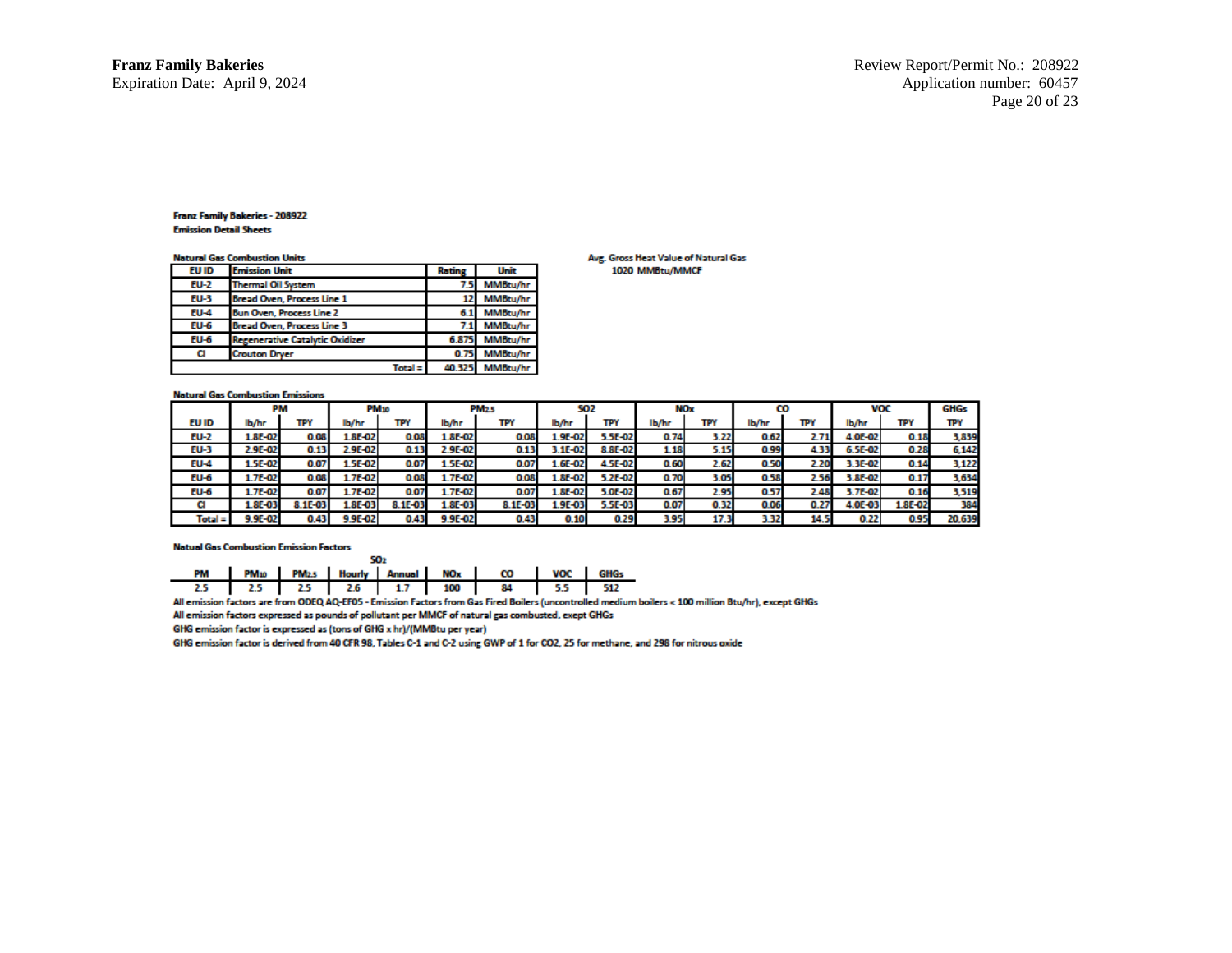| <b>EU ID</b><br><b>Emission Unit</b> |                      | <b>Max Exhaust</b> | # of Exhaust | EF     |          | <b>Conversion Factors</b> |           | PM   | PM    | <b>PM10</b> | <b>PM10</b> | <b>PM2.5</b> | <b>PM2.5</b> |
|--------------------------------------|----------------------|--------------------|--------------|--------|----------|---------------------------|-----------|------|-------|-------------|-------------|--------------|--------------|
|                                      | (acfm)               | <b>Points</b>      | $(rrt)$ ach  | lb/er" | min/hr   | hr/w                      | lb/hr     | TPY  | lb/hr | <b>TDV</b>  | lb/hr       | TPY          |              |
| <b>EU-1A</b>                         | <b>7 Flour Silos</b> | 1060               |              | 0.01   | 0.000143 | 60                        | 8760      | 0.64 | 2.79  | 0.64        | 2.79        | 0.64         | 2.79         |
| <b>EU-1B</b>                         | <b>6 Flour Silos</b> | 800                |              | 0.01   | 0.000143 | 60                        | 8760      | 0.41 | 1.80  | 0.41        | 1.80        | 0.41         | 1.80         |
| AIE                                  | <b>Dump Station</b>  | 800                |              | 0.01   | 0.000143 | 60                        | 8760      | 0.07 | 0.30  | 0.07        | 0.30        | 0.07         | 0.30         |
|                                      |                      |                    |              |        |          |                           | $Total =$ | 105  | 4 5 Q | 1.05        | 4.59        | 1.05         | A 50         |

7,000 grains is equivalent to 1 pound

Al is an aggregated insignificant emission unit as defined under Title 12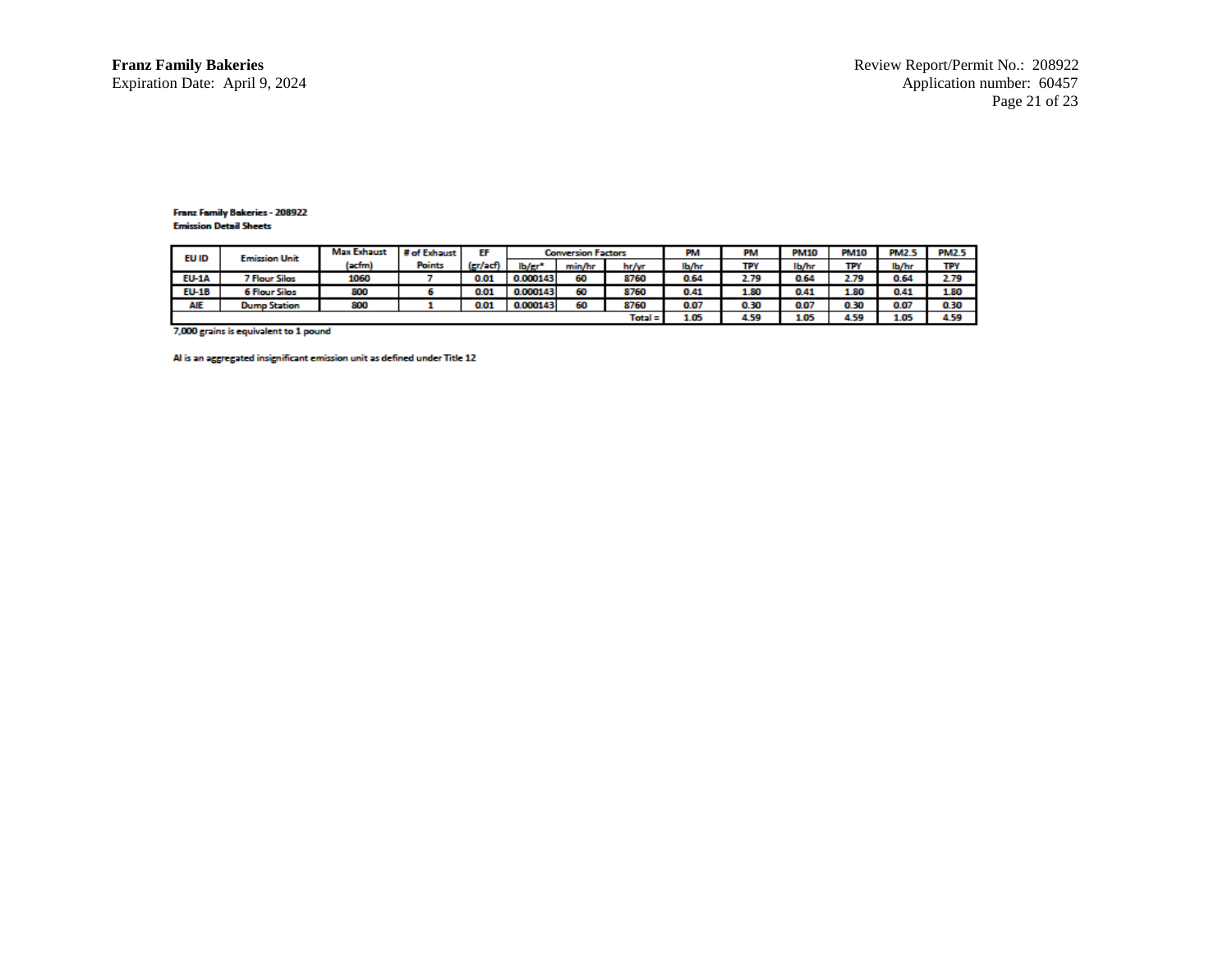# **Franz Family Bakeries - 208922**

#### **Emission Detail Sheets**

| VOC for Bread Making (Reference EPA AP-42 Section 9.9.6)           |
|--------------------------------------------------------------------|
|                                                                    |
| VOC EF = $0.95Y_1 + 0.195t_1 - 0.515 - 0.86t_1 + 1.90$             |
| Where:                                                             |
| VOC EF is in pounds VOC per ton of baked bread (lb/ton)            |
| $Y_1$ = initial baker's percent of yeast                           |
| $t_i =$ total yeast action time in hours                           |
| final (spike) baker's percent of yeast<br>$S =$                    |
| $t_s$ = spiking time in hours                                      |
| And:                                                               |
| $E_i = E_i$ VOC EF <sub>i</sub> x P <sub>i</sub>                   |
| Where:                                                             |
| $E_i$ = VOC emission per product type in pounds                    |
| $E_i$ VOC EF = Emission factor in pounds of VOC per ton of product |
| $P_1$ = Amount of dough per product type produced in tons          |

VOC emissions from EU-6 are controlled by at least 95% by a RCO.

VOC emissions from bread baking not to exceed 137 TPY, including the VOC from natural gas combustion.

#### **Federal Hazardous Air Pollutants**

|                    | <b>Potential</b> |      |  |
|--------------------|------------------|------|--|
| <b>Contaminant</b> | % (by wt.)       |      |  |
| <b>Ethanol</b>     | 97.63            | 134  |  |
| Acetaldehyde       | 14               | 1.92 |  |
| <b>Acetone</b>     | 0.43             | 0.59 |  |
| <b>Isobutanol</b>  | 0.54             | 0.74 |  |

HAP emissions from baking are based on San Diego Air Pollution Control District, Baking Operations (March 12, 1998). Percentages are derived from Determination of VOC, Ethanol, and Acetaldehyde Emissions from Commericial Bakeries (EPA/68-D9-0054, September 1992)